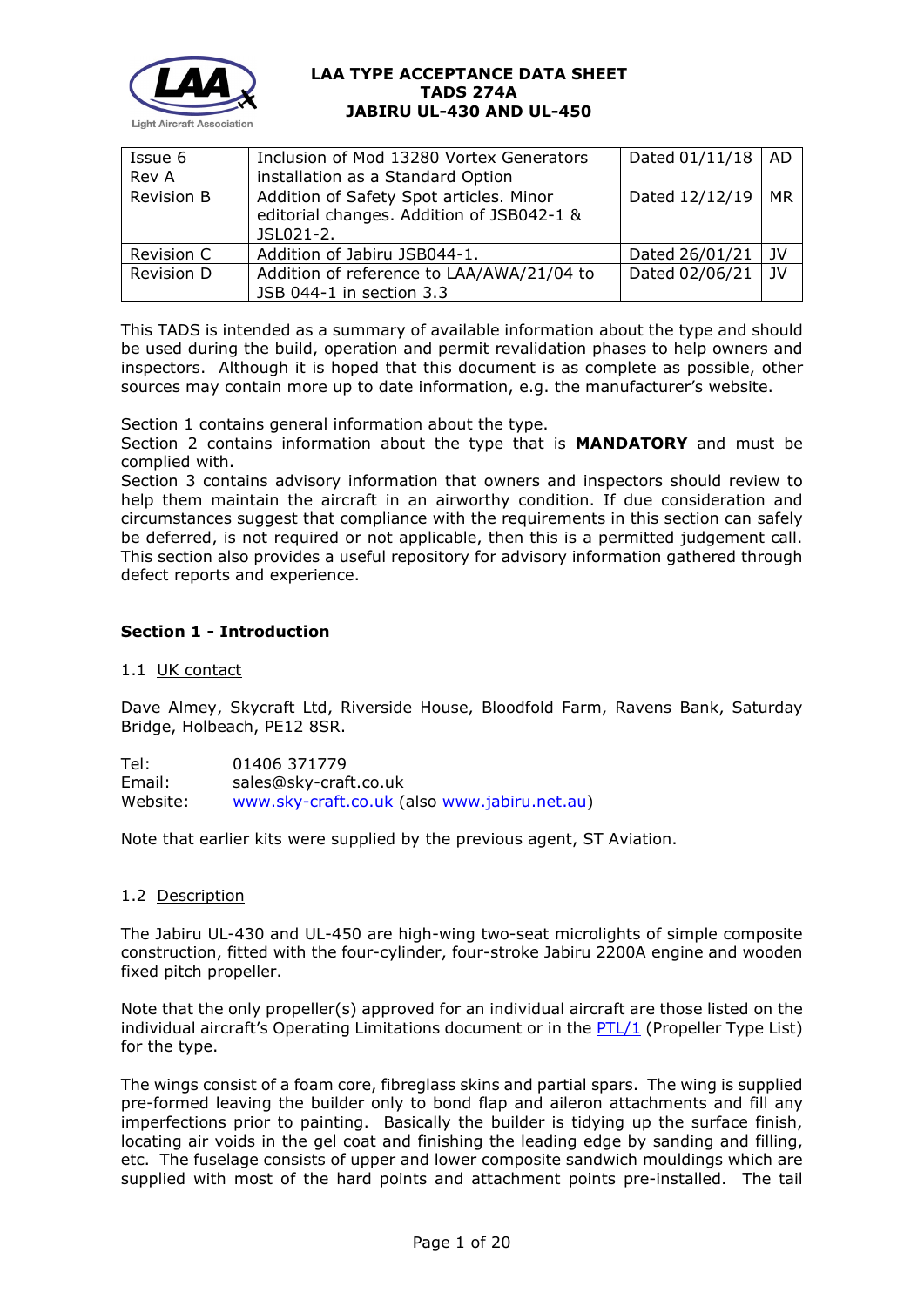

plane, like the wings, is pre-moulded, foam-cored and supplied largely ready to fit. The fin is also pre-moulded but does not incorporate a foam core. The factory-built UL-D version has wet wings as will most of the next generation of 2-seaters. Inspectors should be aware of the differences in the construction including the different fuel system.

The UL-450 model is a development of the earlier UL-430 model, with significant structural changes to permit raising the max gross weight from 430 Kg to 450 Kg. Due to the differences between models, major assemblies of the UL-430 model and UL-450 model are not interchangeable.

The latest UL-450 aircraft have a larger fin, rudder, tailplane and elevator assembly. The travel limits for the elevator are different to the earlier 2-seaters and inspectors should be aware of this.

## **Section 2 – Mandatory information for owners, operators and inspectors**

At all times, responsibility for the maintenance and airworthiness of an aircraft rests with the owner. A Condition of a Permit to Fly requires that: *"the aircraft shall be maintained in an airworthy condition".* 

## 2.1 Fast Build Kit 51% Compliance

The technical leaflet  $TL1.11$  shows the contents of the accepted fast build kit.

### 2.2 Build Manual

Jabiru supply a Build Manual for the UL models.

### 2.3 Build Inspections

Build inspection schedule 35 (Jabiru two-seat aircraft). Inspector approval codes A-A or A-C1. Inspector signing off final inspection also requires 'first flight' endorsement

### 2.4 Flight Manual

Jabiru supply a Pilot's Manual for the UL models. Note that information contained in the pilot's manual is not always consistent with LAA data (e.g. max gross weight, cg limits and engine max rpm). Where a conflict exists, LAA Permit to Fly data takes precedence over Jabiru Pilot's Manual information.

### 2.5 Mandatory Permit Directives

Applicable specifically to this aircraft type:

[2006-001](http://www.lightaircraftassociation.co.uk/engineering/TADs/274A/MPD2006-001.pdf) Mandatory Installation of Fuel Header Tank. Only applies to models with fuel tanks in wings, in which case to avoid engine power loss a fuel system header tank must be installed. Required no later than 5 February 2006.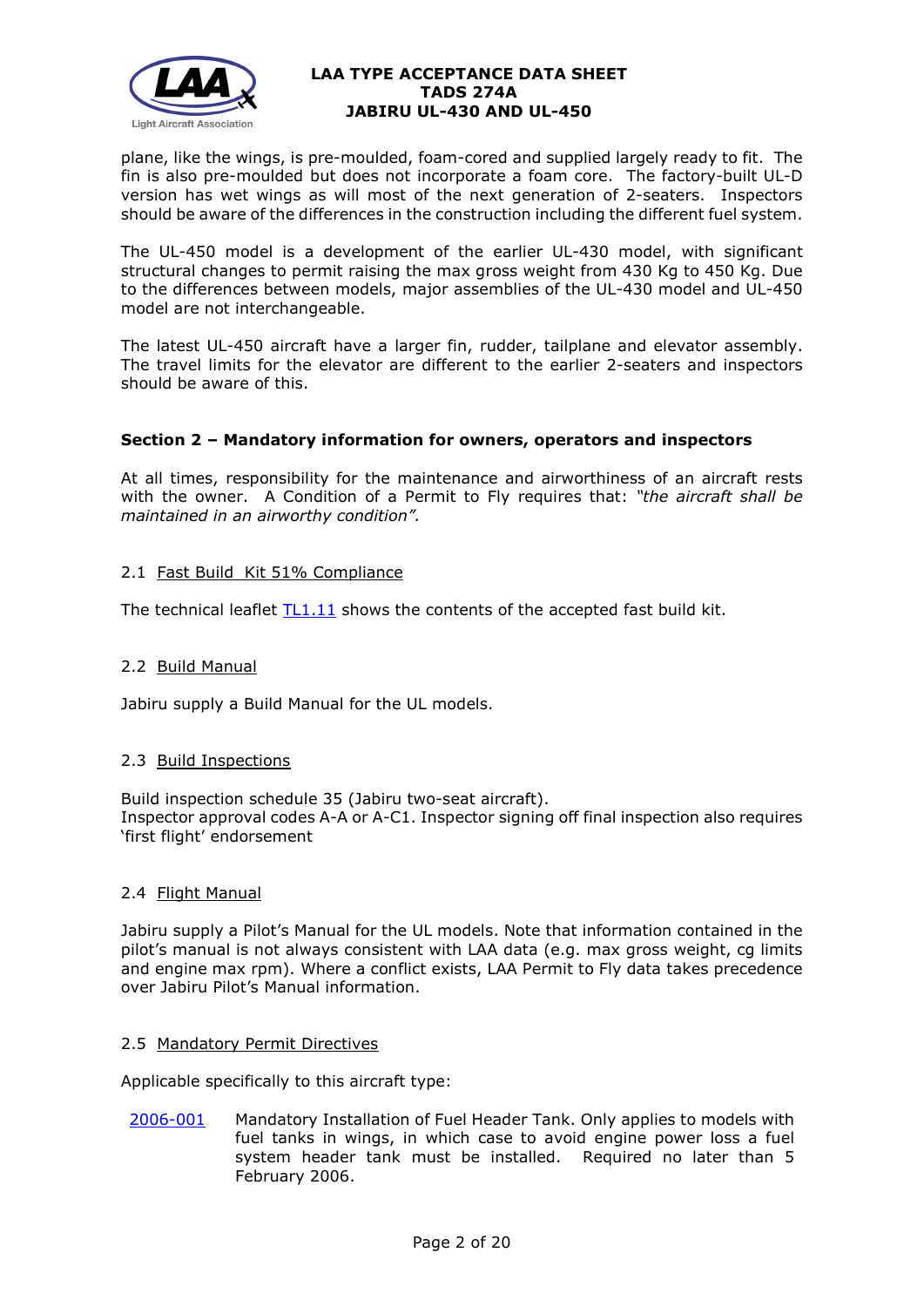

[2006-002](http://www.lightaircraftassociation.co.uk/engineering/TADs/274A/MPD2006-002.pdf) Inboard Lower Seat Belt Attachments. In the event of an accident, to avoid injury to occupants where aircraft seat belts use the same attachment point as the main undercarriage, the aircraft must be modified within 20 hours or the first Permit renewal after 9 January 06. Jabiru Service Bulletin STSB-001 applies.

Also check the LAA website for MPDs that are non-type specific [\(TL2.22\)](http://www.lightaircraftassociation.co.uk/engineering/TechnicalLeaflets/Operating%20An%20Aircraft/TL%202.22%20non-type%20specific%20MPDs.pdf).

### 2.6 LAA Required Modifications (including LAA issued AILs, SBs, etc)

As shown below, not all modifications for two-seat Jabirus apply to the UL-430 and UL-450 model but all are described here for information purposes.

| MOD-274-001 | Aileron control stops, oversized to stop the possibility of control overriding<br>the stops. Part No. STA/001.                                                  |
|-------------|-----------------------------------------------------------------------------------------------------------------------------------------------------------------|
| MOD-274-002 | Hole in firewall for noseleg steering rod requires elongating to provide                                                                                        |
|             | sufficient clearance.                                                                                                                                           |
| MOD-274-003 | Drain holes to rear fuselage. Cockpit and ventral fin.                                                                                                          |
| MOD-274-004 | Stop added to prevent parking brake cam rotating over the top of its arc and<br>inadvertently applying parking brake.                                           |
| MOD-274-005 | Fuel filler cap central bolt peened over after assembly.                                                                                                        |
| MOD-274-006 | All exposed foam sealed with two coats of epoxy.                                                                                                                |
| MOD-274-007 | Magneto clear plastic guard fitted between switches (not applicable to wide<br>instrument panel option).                                                        |
| MOD-274-008 | Reinforcement of wing carry through. (Applicable to UL-430 and SP-430<br>models only).                                                                          |
| MOD-274-009 | Sponge protection to carry through angle (Applicable to UL-430 and SP-430<br>models only).                                                                      |
| MOD-274-010 | Front cowling retainers (bent aluminium) that are riveted to the lower cowling<br>and protrude into a slot cut into the top cowling. The top cowling requires   |
|             | flexing to remove and protects against forgotten catches. Now incorporated<br>in kit.                                                                           |
| MOD-274-011 | Addition of extractor lip to lower cowling (not required if optional oil cooler<br>fitted)                                                                      |
| MOD-274-012 | Mandatory Inspection of rod end bearings.                                                                                                                       |
| MOD-274-013 | Mandatory Wing disbond check.                                                                                                                                   |
| MOD-274-014 | Flap deflection increased to 37 degrees in order to meet microlight stall speed<br>limit (applicable to UL-430 and UL-450 models only). Optional change to flap |
| MOD-274-015 | gate to restore flaps retracted position to zero deflection.<br>Mandatory control surface clearance checks (ref JSB 019-1).                                     |
| MOD-274-016 | Main undercarriage bolts (see also LAA/AWA/13/08)                                                                                                               |
|             |                                                                                                                                                                 |

All of the above modifications are classified A - mandatory, except MOD-274-011, which is classified B – recommended.

### 2.7 Additional engine operating limitations to be placarded or shown by instrument markings

Notes:

- Refer to the engine manufacturer's latest documentation for the definitive parameter values and recommended instruments.
- Where an instrument is not fitted, the limit need not be displayed.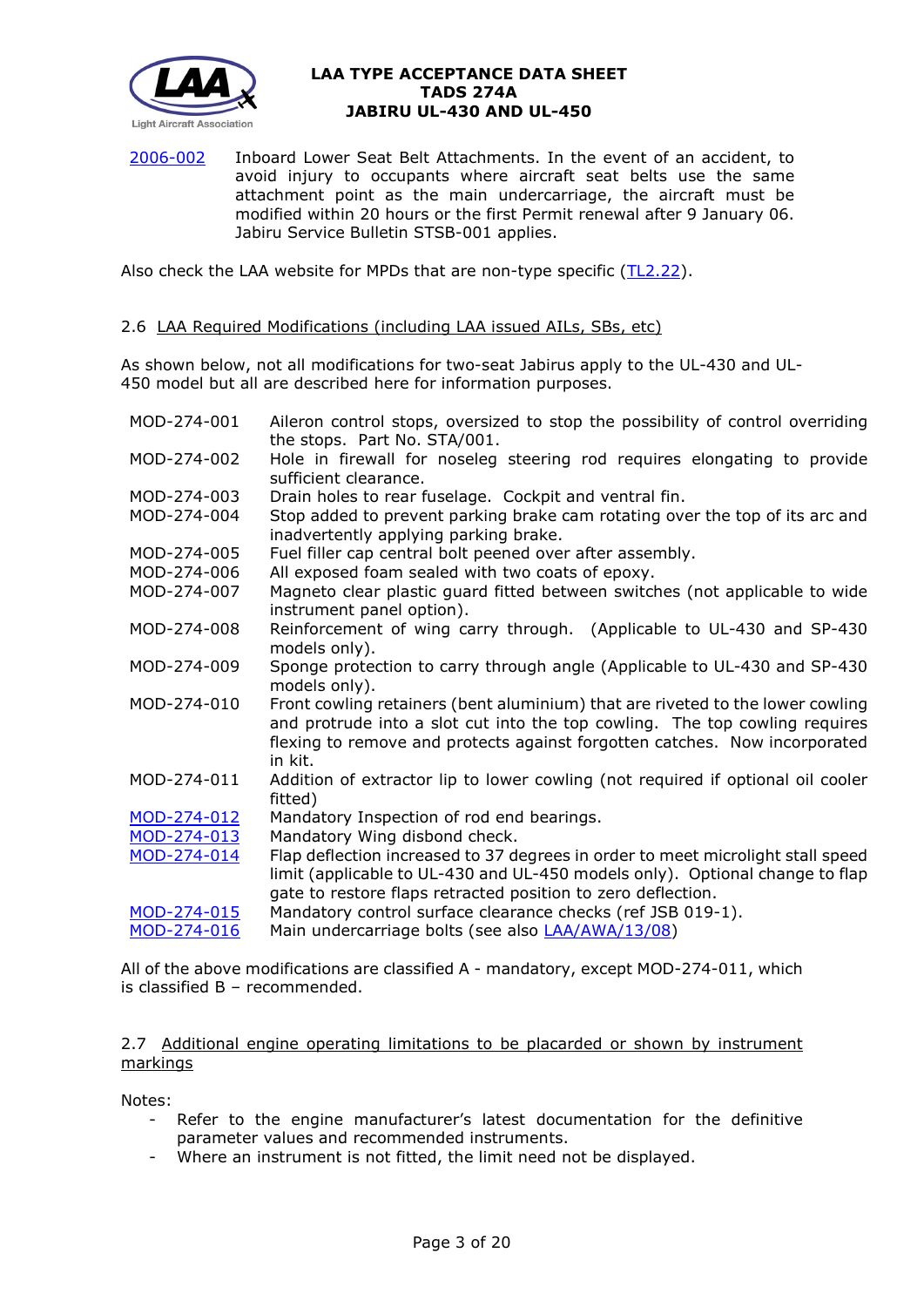

With Jabiru 2200A: Max CHT: 210°C Oil temp: 50-110°C Oil pressure 125-525 kPa @ 3100 RPM

### 2.8 Control surface deflections

| Ailerons     | Up: $x^{\circ}$ $\pm x^{\circ}$                                 |
|--------------|-----------------------------------------------------------------|
|              | Down: x° ±x°                                                    |
| Elevators    | Up: $18^{\circ}$ $\pm 1^{\circ}$                                |
|              | Down: $6^{\circ}$ ±1°                                           |
| Elevator tab | Up: $x^{\circ}$ $\pm x^{\circ}$                                 |
|              | Down: x° ±x°                                                    |
| Rudder       | Left: $x^{\circ}$ $\pm x^{\circ}$                               |
|              | Right: $x^{\circ}$ $\pm x^{\circ}$                              |
| Flap         | Down: $0^\circ$ - $x^\circ \pm x^\circ$ - $x^\circ \pm x^\circ$ |
|              | (Templates used)                                                |

2.9 Operating Limitations and Placards

(Note that the wording on an individual aircraft's Operating Limitations document takes precedence, if different.)

- 1. Maximum number of occupants authorised to be carried: Two
- 2. The aircraft must be operated in compliance with the following operating limitations, which shall be displayed in the cockpit by means of placards or instrument markings:
	- 2.1 Aerobatic Limitations

The aeroplane is permitted to fly only for non-aerobatic operation. In this context non-aerobatic operation includes:

- i) Any manoeuvre necessary for normal flying
- ii) Intentional stalls from level flight

iii) Steep turns in which the angle of bank doesn't exceed 60 degrees Intentional spinning is prohibited.

2.2 Loading Limitations

Maximum Total Weight Authorised: UL-430: 430 kg; UL-450: 450 kg CG Range: kit serial numbers 477 and above: 1601 mm to 1695 mm aft of datum Kit serial numbers below 477: 1601 mm to 1682 mm aft of datum

Datum Point is: 1403 mm forward of leading edge of the wing.

- 2.3 Engine Limitations Maximum Engine RPM: 3300
- 2.4 Airspeed Limitations Maximum Indicated Airspeed ( $V_{NE}$ ): 116 knots Max Indicated Airspeed Flaps Extended: 70 knots
- 2.5 Other Limitations The aircraft shall be flown by day and under Visual Flight Rules only. Smoking in the aircraft is prohibited.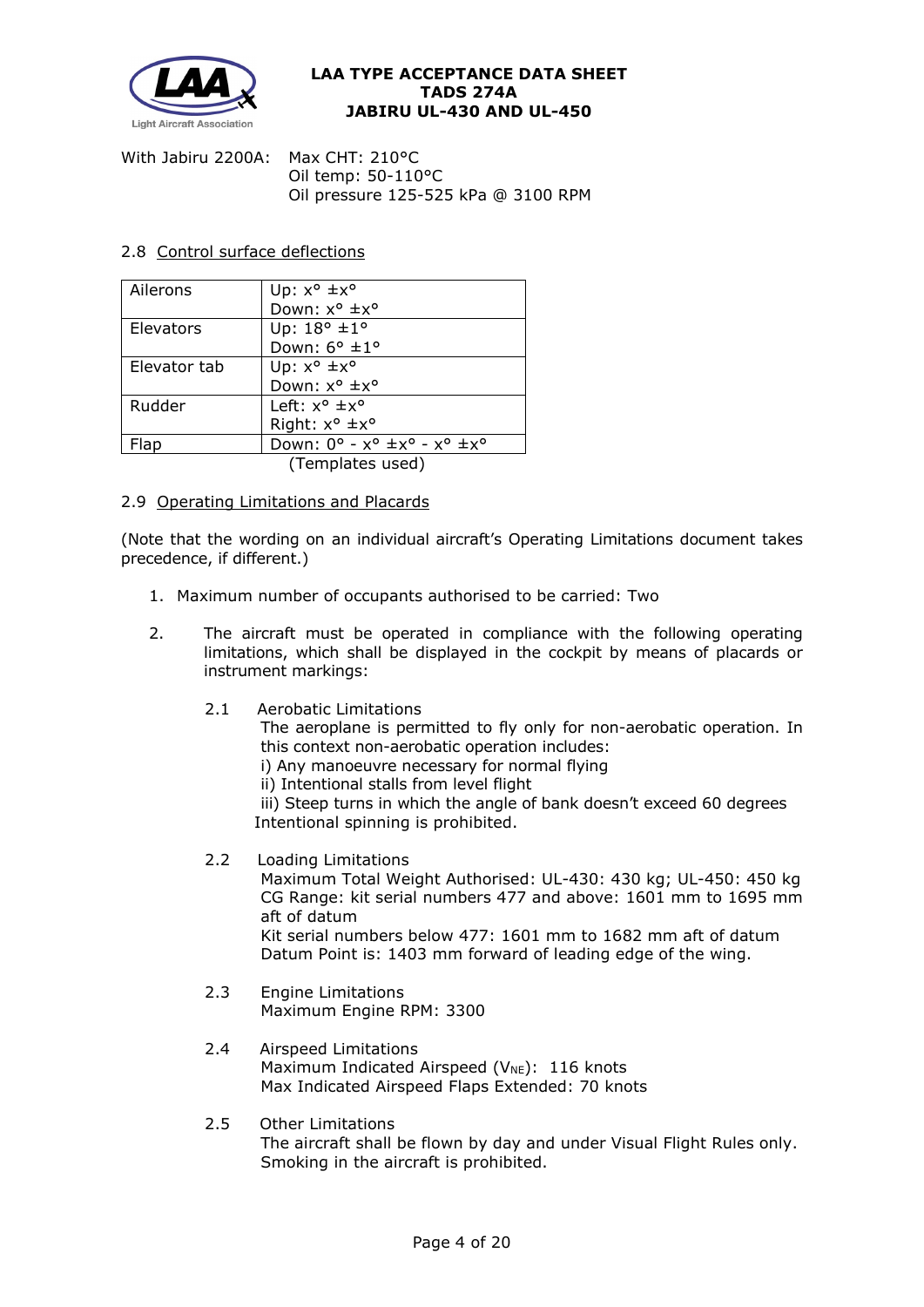

Additional Placards:

"Occupant Warning - This Aircraft has not been Certificated to an International Requirement"

A fireproof identification plate must be fitted to fuselage, engraved or stamped with aircraft's registration letters.

As a microlight aircraft, additional microlight weight placard must be fitted as described in [TL2.11](http://www.lightaircraftassociation.co.uk/engineering/TechnicalLeaflets/Operating%20An%20Aircraft/TL%202.11%20Placards%20and%20Labels.pdf) regarding empty weight and payload.

### 2.10 Maximum permitted empty weight

| Model  | Engine       | Max empty weight |
|--------|--------------|------------------|
| UL-430 | Jabiru 2200A | 248 kg           |
| UL-450 | Jabiru 2200A | 268 kg           |

## 2.11 Noise certification

As a microlight aircraft, a noise certificate must be issued by the CAA specific to each individual aircraft built. A new noise certificate must be obtained following any change in noise output, including change to engine type, propeller type, propeller diameter and pitch, type of exhaust, exhaust after-muffler or intake silencer.

### **Section 3 – Advice to owners, operators and inspectors**

### 3.1 Maintenance Manual

Jabiru supply an Operators Manual for the UL models which contains a maintenance schedule.

### 3.2 Manufacturer's/Standard Options

- 1. Oil cooler (recommended)
- 2. Cabin heat
- 3. Instrument panel cold air vents
- 4. Ice Eliminator
- 5. Door locks
- 6. NACA intakes for cold and hot air intakes
- 7. Replacement of push on oil cooler hoses with threaded Aeroquip stainless braded hoses
- 8. Strobes (Wing tip or top/bottom fuselage or fin mounted)
- 9. Fixed hub caps instead of spats
- 10. Wing folding kit

LAA mod 10818 allows the rear attachment bolts for the main undercarriage to be increased in size from AN5 to AN6 (JSB 008-1 refers) for earlier serial number aircraft (pre-s/n 642) where this wasn't standard.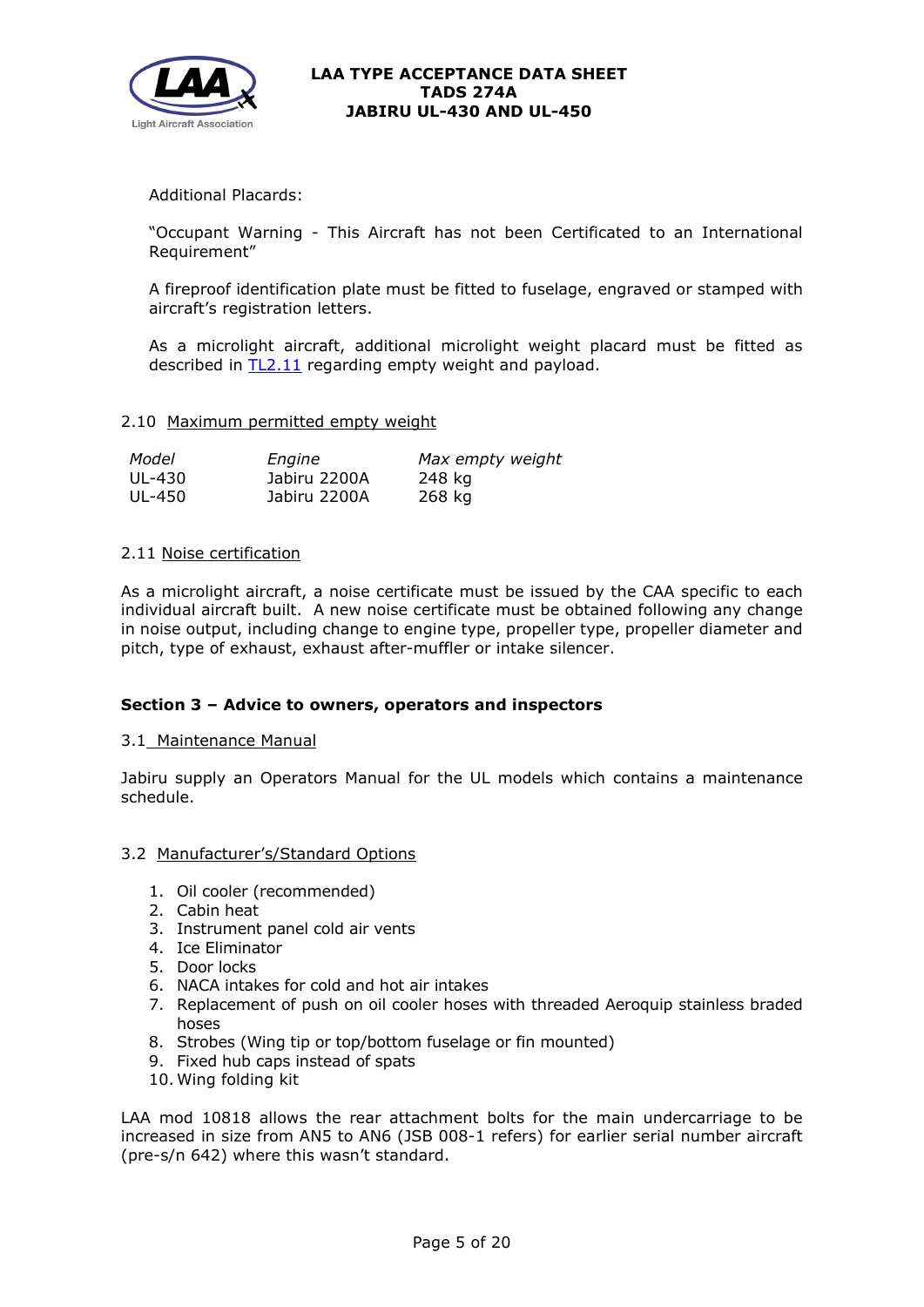

LAA Modification 13280 Stolspeed Vortex Generators installation, on the main wings upper surface and the tailplanes lower surface, in accordance with Stolspeed's 'INSTRUCTIONS FOR INSTALLING STOLSPEED VGs ON YOUR AIRCRAFT'.

## 3.3 Manufacturer's Information (including Service Bulletins, Service Letters, etc)

In the absence of any over-riding LAA classification, inspections and modifications published by the manufacturer should be satisfied according to the recommendation of the manufacturer. It is the owner's responsibility to be aware of and supply such information to their Inspector.

The following service bulletins have been raised by Jabiru, or the UK agents. Note this does not include bulletins relating to the Jabiru engine, only the airframe. For engine bulletins consult the Jabiru website.

| Ref               | Date     | Description                                       |
|-------------------|----------|---------------------------------------------------|
| JSL 001-1         | 7/12/04  | Wing fuel tank system management                  |
| <u>JSL 003-2</u>  | 7/8/15   | Jabiru fuel tank sealant                          |
| <b>JSL 005-1</b>  | 1/9/08   | Starter motor earth cable                         |
| <b>JSL 007-7</b>  | 1/11/17  | Alcohol, Lead, Compression Ratio: Fuel Guidance   |
| <u>JSL 017-1</u>  | 26/6/15  | Pattern parts                                     |
| <u> JSL 019-2</u> | 14/12/15 | Rudder cable end inspection                       |
| JSL 021-2         | 10/6/19  | Charging system operation procedures              |
| JSB 006-1         | 21/10/04 | Noseleg pivot bolt 1/4 to 5/16                    |
| <b>JSB 007-1</b>  | 29/11/04 | Main undercarriage stub axle                      |
| JSB 008-1         | 31/3/05  | Main undercarriage bolts                          |
| <b>JSB 009-2</b>  | 29/6/15  | Alternate propeller mount system                  |
| <u>JSB 011-1</u>  | 16/8/05  | Inner seat belt attachment                        |
| <u>JSB 014-2</u>  | 9/6/11   | Propeller installation maintenance                |
| <b>JSB 019-2</b>  | 24/11/10 | Control surface clearance                         |
| JSB 024-1         | 9/1/09   | Fuel line routing                                 |
| <u>JSB 025-2</u>  | 7/5/09   | Undercarriage bolt life                           |
| JSB 026-1         | 15/1/09  | Adjustable rudder pedals                          |
| JSB 027-1         | 9/7/09   | Control cable clamp inspection                    |
| <u>JSB 037-1</u>  | 20/3/15  | Wing attachment bolts                             |
| <u> JSB 041-1</u> | 13/7/17  | Elevator cable                                    |
| JSB 042-1         | 16/5/19  | Aileron control tube                              |
| JSB 044-1         | 8/1/21   | Jabiru Control Surface Hinge Inspection (see also |
|                   |          | <b>LAA/AWA/21/04)</b>                             |
| UKJSB001          |          | Rod end bearings                                  |
| UKJSB002          |          | Choke and carb heat cable                         |
| <b>JSP-04</b>     |          | Wing inspection and repair                        |
| <b>STSB-001</b>   |          | Seat belt inner attachment                        |
| <b>STSB-002</b>   | 19/10/05 | Minimum fuel in wet wings                         |

### 3.4 Special Inspection Points

- The latest UL-450 have a larger fin, rudder, tailplane and elevator assembly. The travel limits for the elevator are different to the earlier 2-seaters and inspectors should be aware of this.
- Examples of the factory-built Jabiru UL-D microlight are emerging onto the LAA market and these are under LAA administration. However, these aircraft are not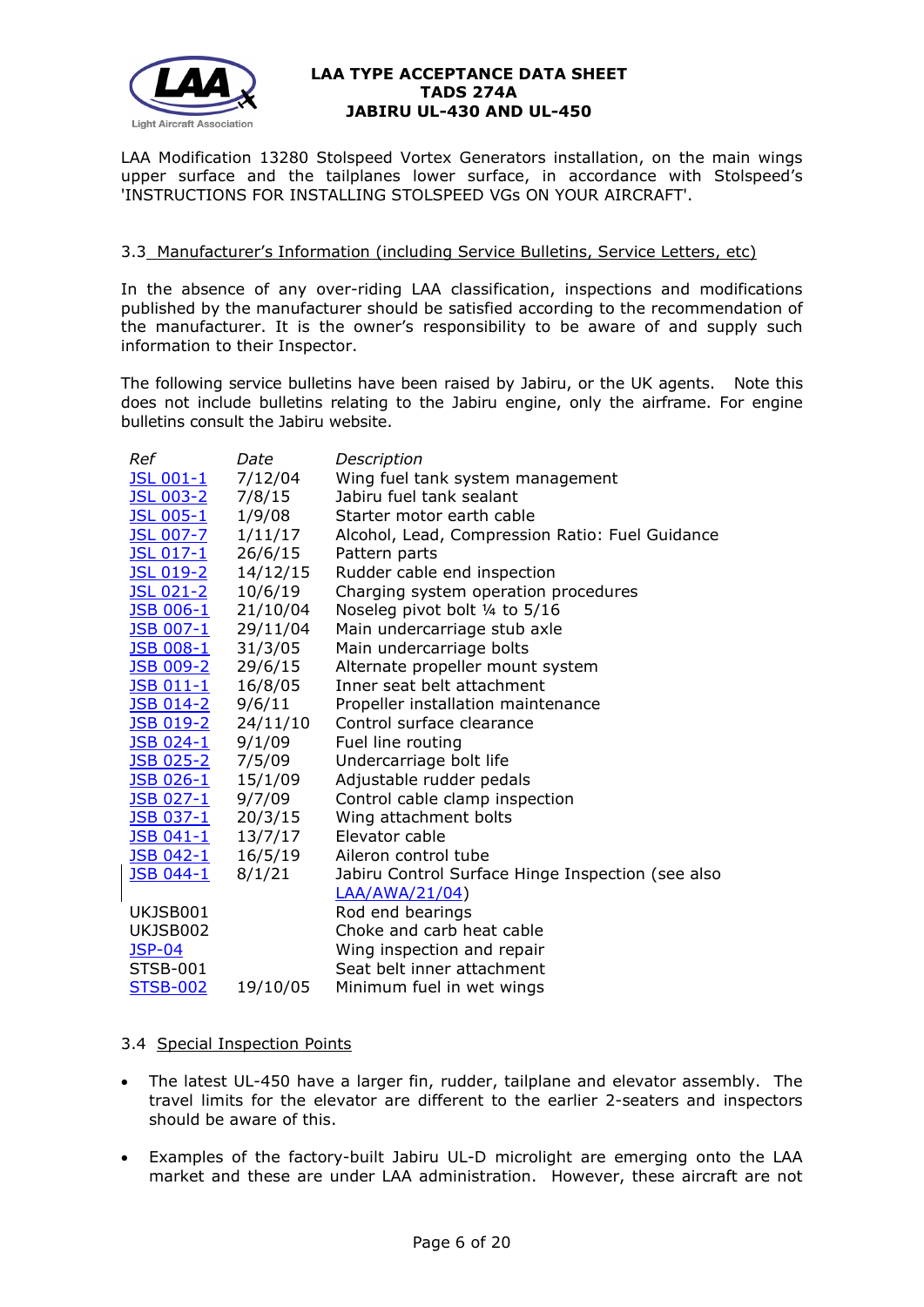

covered by the normal LAA inspector approval and inspectors wishing to be approved to sign out factory-built Jabirus must first contact LAA Engineering.

- Peel ply is factory fitted on the wing skin at each flap hinge and aileron hinge attachment. It is essential that this peel ply is removed by the builder to expose a good surface for bonding, to ensure good adhesion when the builder fits these components. The red peel ply may be hidden by the white gel coat, so it is imperative that the builder locates and removes the peel ply just prior to bonding items such as flap arms and aileron reinforcements. One builder omitted to remove the peel ply before bonding flap and aileron attachments, fortunately this potentially disastrous mistake was picked up by inspection prior to painting.
- Aileron cable attach point inside the wing may require moving if correct aileron throws cannot be attained.
- The important skin disbond check must be undertaken on all new aircraft and at permit renewal time. Due to the sandwich construction technique employed by Jabiru, it is possible that the bond between the skin and the foam core does not have 100% coverage, leading to voids between the skin and foam core. It is possible that delamination may also occur in service. LAA MOD-274-013 describes the required disbond inspections both at build (prior to painting) and at annual check. If the initial disbond check is done prior to painting, a torch can be used to illuminate the glass and will show all glue lines and therefore missing glue lines. Some voidage is permitted in certain low-stress areas, defined by Jabiru. Take care to distinguish between defective bonding and areas where the underlying foam is cut away to accommodate control runs etc. If voids are suspected, check with the agent before proceeding with any repair action.
- The build manual calls for five staggered layers of glass that stiffen the joint between the fin and horizontal tail. This lay-up is essential to the strength of the fin. We have seen one Jabiru presented with reinforcement missing. In another case, the builder used these lay-ups to encapsulate a VHF aerial, then later the reinforcement was cut through to remove the aerial and no action taken to make good the severed plies. Other areas where vital layers of glass are added are tailplane to fuselage, flap horns to wing. These reinforcements are essential!
- A common mistake is to place unnecessary washers under heads of bolts that in turn do not leave enough thread protruding through the nut. In particular, check rudder pedals, rudder control horn, control column, and flap pivot bolts for this hazardous feature.
- Fixed elevator tabs, as moulded into kit-supplied elevator must always be used as they apply positive control loads to the elevator control circuit and augment the pitch stability of the aeroplane. However they should be reduced in chord by 10-12mm. This will allow the aircraft to trim out to a straight and level cruise between 94-105 knots. Leaving the tabs full width can result in unwanted pitch-up during test flying.
- Several problems have cropped up with the installation of rod end bearings in the control system. Freedom of rotation is sometimes lacking if small steel spacers are not fitted as per the manual drawings. Oversize ¼" washers are used to prevent connection coming adrift in case of housing failure.
- Male threaded rod ends are screwed into aluminium push rods that are drilled with a thread inspection hole. Sometimes a burr on the thread can make screwing in the rod end difficult – some builders have forced the rod end by placing a bolt or drill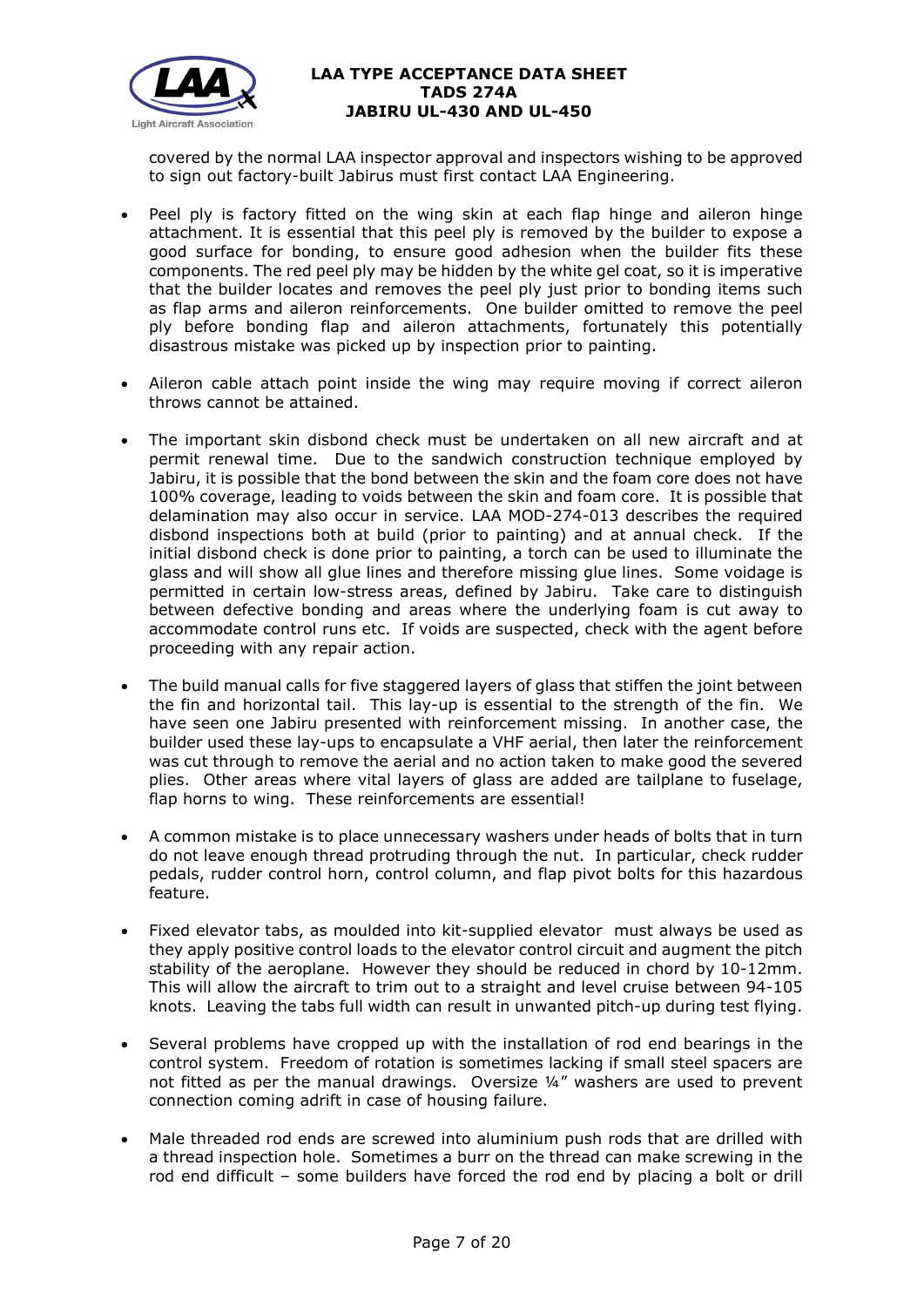

through the ball and turning. This caused the soft metal outer bearing housing to become deformed and seize, which in turn applied bending stresses on the 3/16" thread which in one case failed after an estimated 2800 cycles. The correct procedure would have been to carefully use a tap to clear the thread.

- All rod ends should be checked for freedom of rotation and thread security. It is common to find rod end locking nuts incorrectly installed only finger tight.
- Inclusion of the wing tip drain hole is commonly forgotten, but make sure that the ventral fin and cockpit drain holes are also not forgotten or blocked with debris.
- A common problem is over torquing of the propeller bolts, this can cause cracking in the varnish and wood and can cause the propeller to quickly crack further and become unserviceable.
- Jabiru propellers suffer with leading edge abrasion in the root area and require regular varnish touch up here. If a tip comes into contact with anything e.g. soft ploughed earth or long grass, use a bright light or sun to look for small chord-wise cracks in the glass skin. Any delamination however minor must be treated seriously as cases have occurred where the entire glass cloth covering has been shed in flight, having originated from a small area of delamination.
- It is common for the attach/pivot bolt of the Flap Actuating Handle to not be tightened sufficiently, this can lead to the flap disengaging on approach with potentially serious consequences if not caught quickly by the pilot.
- It is common for unwanted stiction to develop in the elevator control due to the nylon block at the rear of the push-pull cable failing to slide freely over the aluminium rod. This can lead to notchy control feel and cause over-control problems on takeoff and landing. ST Aviation recommend use of a silicon-based lubricant here. The wrong type of lubricant can swell the nylon block and increase friction.
- Care must also be taken to avoid undue friction in the rudder control system, which can lead to failure of the rudder controls to self-centre in flight. The throttle control cable must also be routed with smooth curves to avoid undue friction or notchiness in the throttle control system.
- Great care must be taken to keep the weight down on these aircraft especially for microlight models, which are subject to strict maximum empty weight limits (268 kg for UL-450, 248 kg for Ul-430).
- The Jabiru models also have a rather narrow cg range and care must be taken to produce a satisfactory empty cg position if the loaded cg is to fit within the limits. Particularly with an extensive instrument panel it is often found necessary to fit a small amount of tail ballast in the ventral fin to bring the empty cg back to an acceptable location.
- For permit renewal inspections, all normal practices apply and in addition to the Jabiru maintenance schedule, owners and inspectors should pay particular attention to the following items:
	- Rod end bearings free rotation and no bent threads.
	- Check main undercarriage legs by getting someone to lift the wingtip and check for fore / aft movement. If movement is found, this is probably because attachment bolts have become loose due to the gear 'bedding in'. Be careful that bolts have not become thread-bound, use additional washers if necessary.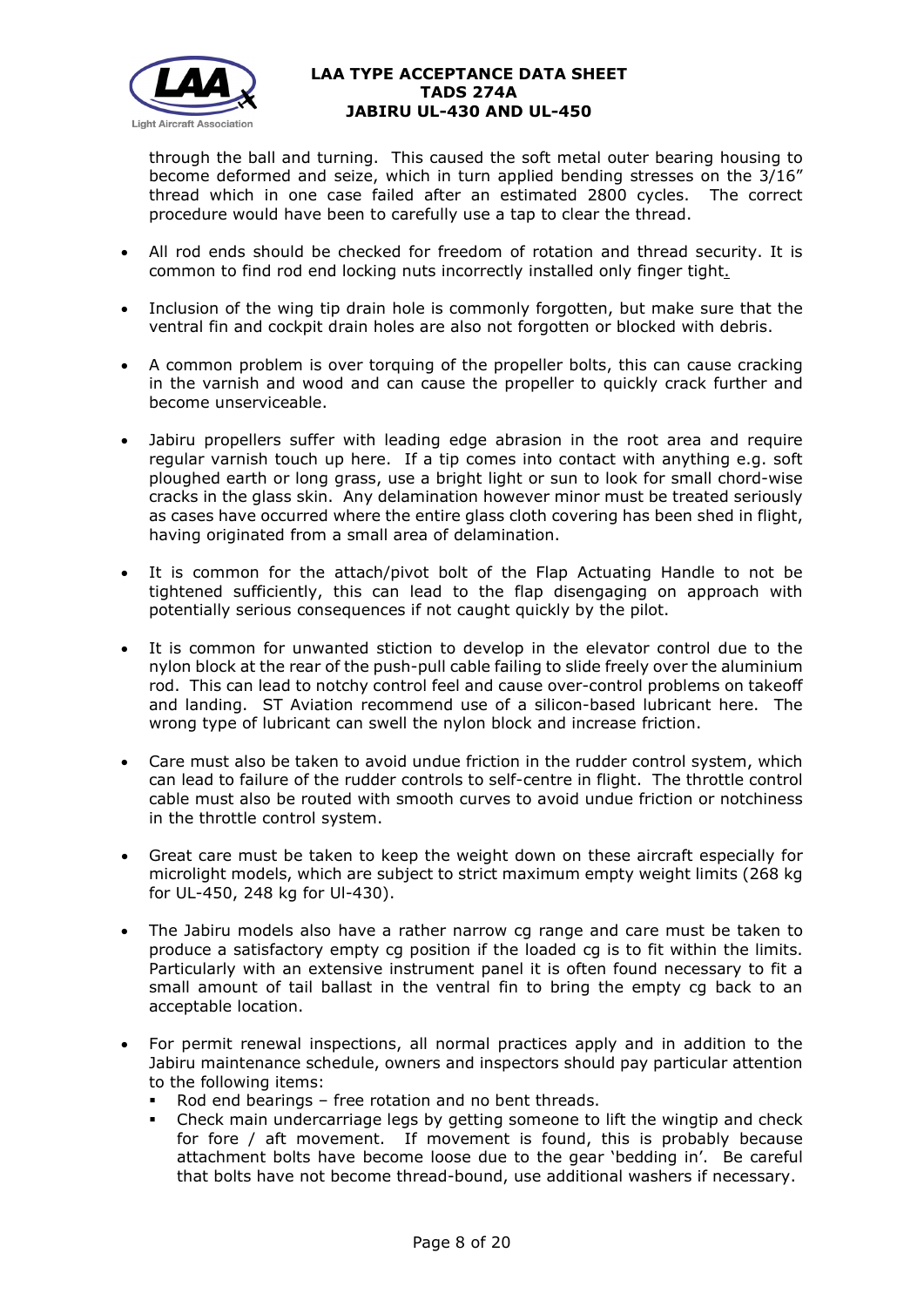

- Lift nose and check noseleg for shimmy and up / down movement.
- Check noseleg housing for tightness of bolts, cracks or whiteness associated with stressing.
- Check flap arms and all piano hinges for security and play.
- Visual disbond check (see MOD-274-013).
- Paint chips should be touched up.
- Propeller leading edge varnish abrasion, cracks in varnish or wood.
- Wheels for dents, cracks and hardware security.
- **Brake pad adjustment and wear.**
- Lower flaps and check play, excessive indicates loose rod end bearing bolt, usually at flap handle.
- Check that drain holes are not blocked with debris.
- Elevator travel in particular down elevator travel (Jabiru bulletin refers).
- As aircraft are getting older, play is being found in the strut attachment points due to the bush being loose or the holes being enlarged. Contact ST Aviation for repair advice.

## 3.5 Operational Issues

- Pilots involved in flight testing Jabirus are strongly advised to read Appendix A of this TADS as this contains important advice relevant to flight testing.
- Fixed elevator tabs, as moulded into kit-supplied elevator must always be used as they apply positive control loads to the elevator control circuit and augment the pitch stability of the aeroplane. However they should be reduced in chord by 10-12mm. This will allow the aircraft to trim out to a straight and level cruise between 94-105 knots. Leaving the tabs full width can result in unwanted pitch-up during test flying.
- Propeller types in common use include Jabiru 60" x 40", GT 151 x 105, GT 151 x 107, Kremen  $151 \times 14$  degrees propellers. Due to improvements in engine power output during the development of the Jabiru engine, propellers matching early type engines may not suit later models, or vice-versa.
- With Jabiru engine It is imperative that the cylinder head bolts and tappets are checked at 5, 10, 15 and 20 hours. Omitting this check can lead to head leaks and damage at around 25-50 hours. Have a good look around the rocker boxes and make sure oil is present and that there are no signs of overheating in the form of burnt lacquered oil. New engines with hydraulic tappets need only to have the head bolts checked.
- With Jabiru engine, encourage test pilot to work the engine quite hard to avoid glazed piston bores, vary rpm settings and do not fly at low power settings for too long.

The following *Safety Spot* articles are relevant to Jabiru UL 430 & 450 aircraft:

*Light Aviation* [Nov 2014](http://www.lightaircraftassociation.co.uk/2014/Mag/Nov/SafetySpot.pdf) *Flap Cross tube corrosion* 

*A post purchase inspection revealed severe corrosion on one of the two flap cross tube arms.*

*Light Aviation* [Dec 2012](http://www.lightaircraftassociation.co.uk/2012/Magazine/December/safety_spot_dec.pdf) *Jabiru Undercarriage bolts*

*Undercarriage bolt failure. Jabiru suffered an undercarriage collapse during landing due to bottomed out bolts in u/c mounting clamps.*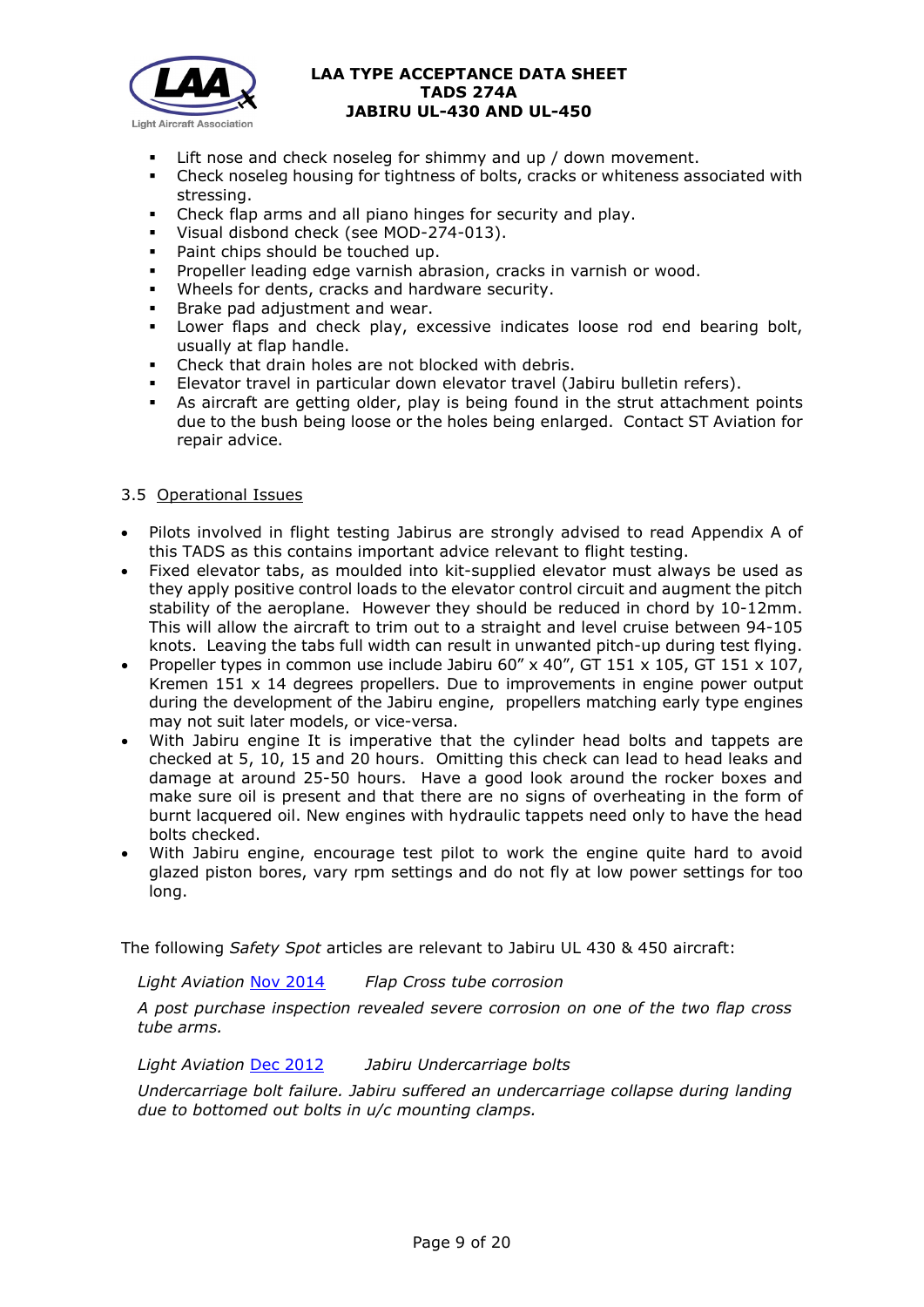

*Light Aviation [May 2012](http://www.lightaircraftassociation.co.uk/2012/Magazine/May/Safety%20Spot.pdf) Lift Strut Corrosion on Jabiru UL*

*Article notes a series of Jabiru owners encountering corrosion on Jabiru fittings. The article includes details of corrosion located at various points of jabiru aircraft across the fleet.* 

*Light Aviation [Aug 2009](http://www.lightaircraftassociation.co.uk/engineering/SafetyIssues/SafetySpotAug09.pdf) Jabiru control failures updates*

*On Take off of a Jabiru aircraft, a Teleflex cable on the elevator failed due to an incorrectly mounted mount that retains the cable in position. The aircraft landed after an aborted take off.*

*Light Aviation [Feb 2009](http://www.lightaircraftassociation.co.uk/engineering/SafetyIssues/SafetySpotFeb09.pdf) Jabiru control failures.*

*Discussion on the proper fitment of Teleflex cable in control systems. Several aircraft types that use them in the primary controls have suffered failures due to poor fitment of the clamps.*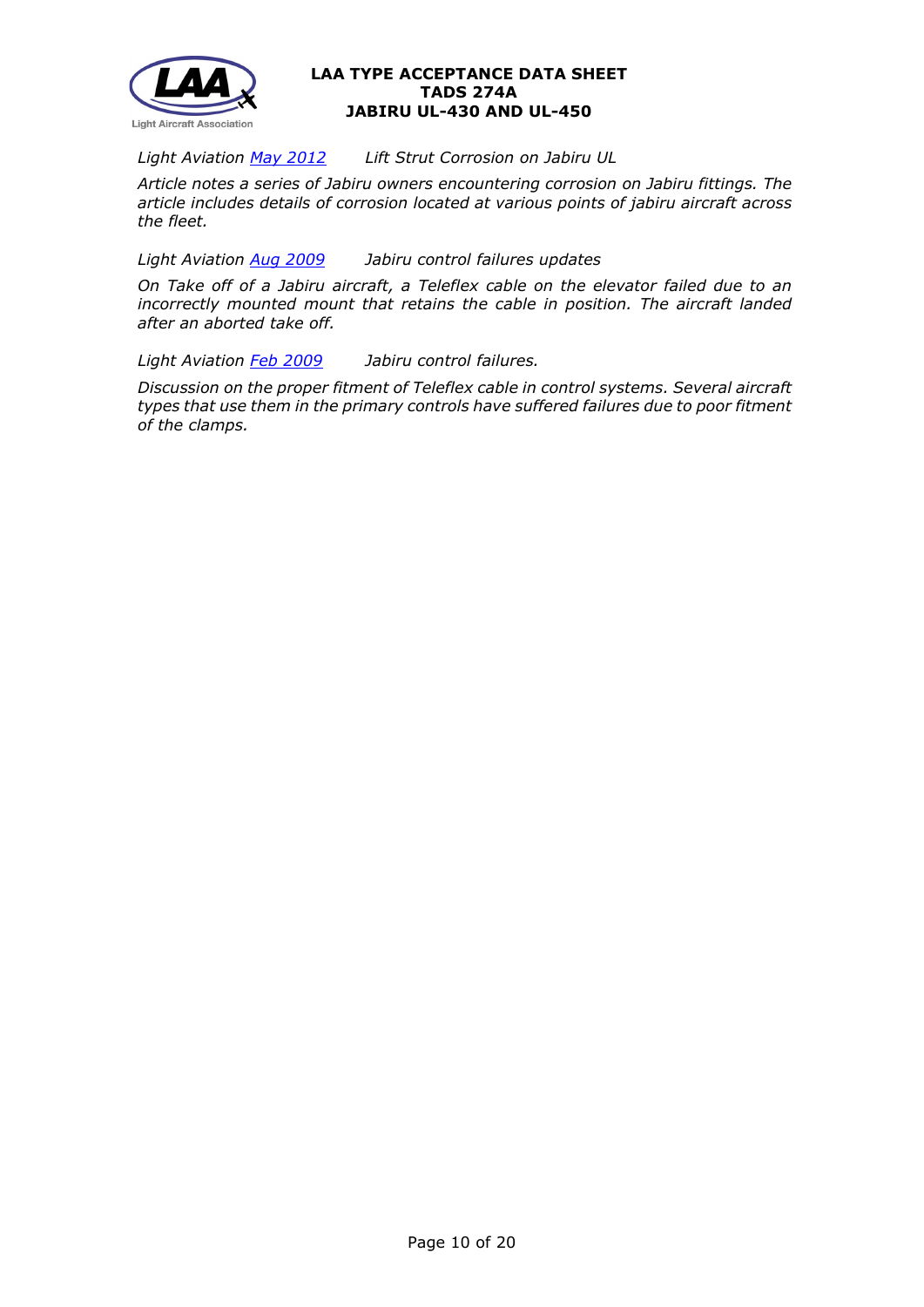

## **APPENDIX A to TADS 274A**

#### **Jabiru Airworthiness**

The following advice was issued by LAA to Jabiru owners in April of 2004, and is reproduced here in full for information purposes as most still remains pertinent. [Note that the  $3<sup>rd</sup>$  paragraph in the section entitled 'avoiding main undercarriage collapses' has been amended in light of JSB 008-1.1

As the numbers of Jabiru aircraft and engines in the UK have grown, inevitably there have been some accidents with the type and indeed the Jabiru has recently come to feature in the AAIB's accident reports more frequently than we would like. A number have been either damaged or written off (happily without serious injury) and one or two common features have begun to emerge which clearly warranted closer attention. With this in mind, and with a number of LAA'ers itching to get cracking on building the asyet unapproved four seat J400 Jabiru, I decided to accept an invitation from Jabiru and their UK agents ST Aviation to visit the Jabiru works at Bundaberg in February of this year to explore these issues. During the week-long trip to Australia I spent several days in meetings with designer Rod Stiff, certification engineer Alan Kerr, and MD Phil Ainsworth, visiting the several different manufacturing facilities and having an opportunity to fly the J400 as well as the latest development of the two-seat UL model.

This note is a report on the findings of the trip and contains guidance which I hope will allow you to get the best from your Jabiru, operate it safely and avoid unplanned cost and down-time through accident repairs.

#### *Avoiding Nose Leg Collapses*

The Jabiru is of course equipped with a conventional nosewheel type undercarriage, bolted to the front of the firewall, with trailing-link suspension using rubber blocks in compression as the spring element. Several accidents have occurred with the noselegs of Jabirus collapsing on landing, the worst scenario being a touchdown at too high a speed and too flat an attitude leading to a bounce, and a subsequent arrival slightly nosewheel-first. While the noseleg has been designed to comply with the rigorous Section S noseleg strength requirements, and shown to meet them by practical test, when abused in this way it is common for the noseleg attachment to break away from the firewall and allow the noseleg to fold back. This type of accident is common to other types of aircraft, including the Cessna 152 – noselegs are intended to support the nose of an aircraft while taxiing and to withstand a moderate impact but not to accept the whole weight of an aircraft in a nosewheel-first arrival.

As with all other nosewheel equipped aircraft, the Jabiru should always be landed with the stick well back, at close to the stall speed, giving initial ground contact on the mainwheels only, the nosewheel being gently lowered to the ground as speed decays. Landing the aircraft 'flat' on all three wheels together puts higher loads on the noseleg and invites a bounce or wheelbarrowing. And most importantly of all, if you should find yourself in a bounce, you should either keep that stick back to hold a slightly nose-high attitude and wait for the next touchdown or, if it is a high bounce, open up the power and go round again. Never check forward on the stick during a bounce, as to do so is almost certainly going to mean a nosewheel-first arrival.

A related issue here is the single very short central control column which the Jabiru is fitted with. This feature makes it impossible for a pilot undergoing a conversion to type to have his instructor 'follow through' on the controls, which while of little consequence at other times can be critically important during the last few seconds of a landing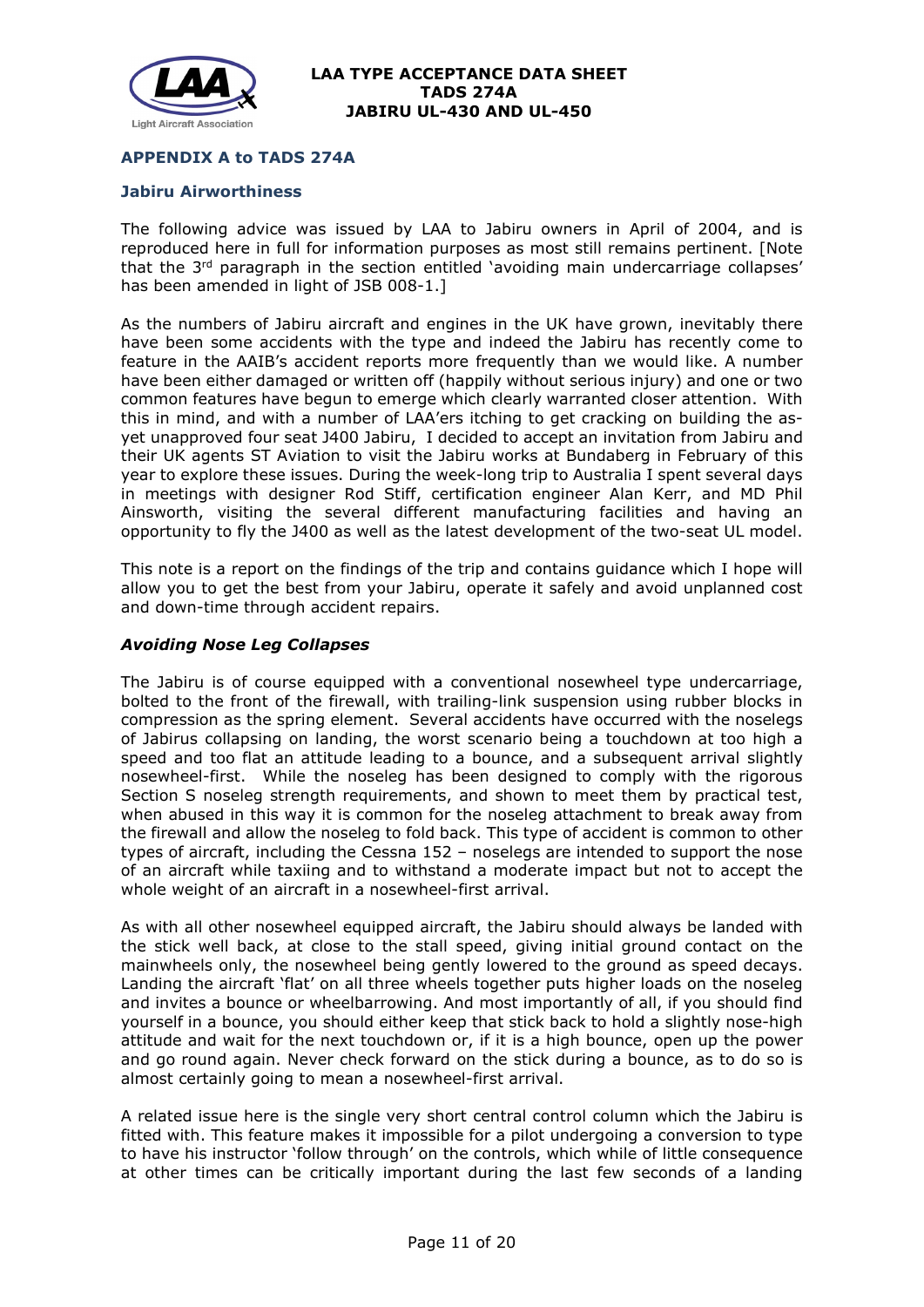

approach or in dealing with a landing which is going wrong. One or two noseleg failures and propstrikes have occurred during conversion flying, the instructor being helpless to avoid the situation developing. We now recommend that when carrying out conversion flying, a short temporary control column extension is fitted which allows the instructor to take control more easily if needs be.

Another operational issue is to take care when taxiing over ridges or rough ground, runway edges etc, to avoid excessively loading the noseleg. Such ground features, if they cannot be avoided, should be approached at slow speed and at an angle (ie not perpendicular 'head on') to allow the nosewheel to ride over them more easily. The Jabiru is not suitable for operating from fields as rough as slower-speed microlights with bigger wheels might use.

The attachment of the steel tube noseleg to the fuselage firewall is via a fiberglass moulded bracket attached at its periphery by several small bolts. This is intended to carry the normal landing loads with ease but to allow the whole assembly to break away in a heavy landing without doing major damage to the fuselage or firewall, thus limiting the extent of the required repairs. Experience is showing however that at best this also results in a broken propeller and shock loaded engine, but when the noseleg breaks free on soft ground there is a risk of the base of the firewall digging into the earth rather than skidding over it and consequently the aeroplane may end up on its back. This is very alarming and potentially dangerous for the crew, and also, in turning over, major damage can be done to the wings, struts and wing attachments. We feel that it would be preferable to carry out even a major repair to the firewall than risk a turn-over accident, and conclude that for the UK climate at least, a stronger noseleg attachment which stands more chance of survival will be preferable in safety terms to Jabiru's current break-free arrangement. Jabiru have therefore agreed to the idea of reinforcing the attachment of the noseleg to the fuselage, and are currently designing a suitable stronger bracket for the four seat J400 model which they intend will be equally applicable to the two-seater models. We are also able to supply details of a simplyfitted modification number 10451 (see enclosed sketch) which adds an additional support to the noseleg and increases the strength of the attachment, for very little weight penalty. We recommend owners incorporate this modification on their aircraft particularly if you operate (or intend to operate) from a rough strip. For full details of the mod, contact LAA Engineering. It is also recommended that owners keep an eye on the moulded fiberglass flange around the perimeter of the fiberglass noseleg bracket, to check whether there are any signs of the flange progressively delaminating in the vicinity of the bolt holes, suggesting that the bolt heads might be close to the point of pulling through. Progressive delamination is shown up by local whitening of the fiberglass moulding.

The trailing link noseleg suspension has also been under development recently, the tubular steel rod on which the rubber suspension bushes are threaded being replaced with a solid steel version following problems with the tubular version buckling when overloaded in a heavy landing. Buckling of the tube (exaggerated by a 'falling rate' action caused by the trailing link geometry) can result in the trailing link 'kneeling down' to the point where the base of the noseleg may strike the ground, causing a 'sudden stop' and further noseleg attachment damage. The uprated parts are available from ST Aviation. Another indicator of noseleg overload having taken place is cracking of the paint on the steel lugs on the noseleg which mount the suspension unit, caused by the lugs having distorted under extreme load.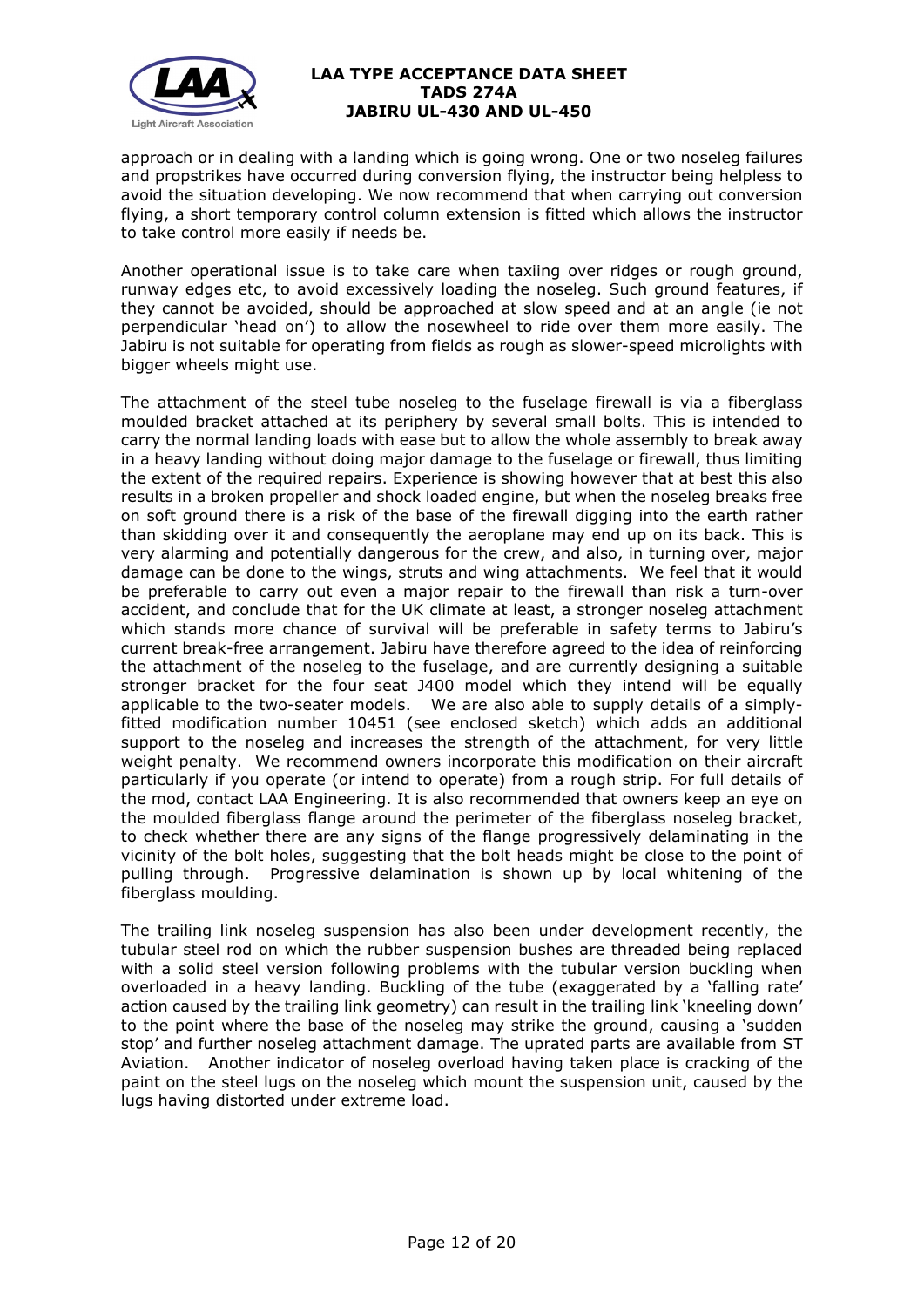

# *Avoiding Main Undercarriage Collapses*

The Jabiru is fitted with separate port and starboard cantilever spring legs, of fiberglass construction, each attached to strong points in the fuselage via one inboard bolt and two outboard bolts, all bolts being of AN5 size ie 5/16" diameter. There have been a number of occurrences of main undercarriage collapse due to the rear outboard bolts breaking, allowing the leg to fold forward. While in one case the AAIB found during the accident investigation that the bolts used were of doubtful quality (defective heattreatment and evidence of having been re-plated over old defects suggesting they were 'bogus parts'), the root cause of undercarriage bolt failures is almost certainly that the bolts have become loose in service, allowing the legs to graunch about under load and this in turn applies excessive bending loads to the bolts. It is essential that these undercarriage attachment bolts are kept properly torqued up so that no relative movement takes place between the legs and their mountings. It is normal for the bolts on a newly-finished Jabiru to loosen a little as the clamped-up assembly beds in after a few landings, so the gear legs should be checked for signs of looseness during the initial flight testing, and from time to time during subsequent pre-flight checks. The tightness of the undercarriage can be checked by having someone lift each wing tip in turn to raise a wheel off the ground, while another pushes backwards and forwards on the raised wheel. You will not be able to detect any movement with the wheel on the ground because the forward sweep on the legs means that the wheel will always be pressing hard against the forward limit of any 'free play'.

Due to variations in the thickness of the fuselage lay-up in the area of the main gear attachments, problems are sometimes experienced with the main leg attachment bolts being of the wrong length for the job. The shank length of each of the bolts should be checked before installation and changed if necessary for new bolts of proper length to match your installation. It is particularly important that the bolts are not too long, resulting in the nuts bottoming out on the end of the thread ('threadbound') rather than clamping up on the leg. Not only does this leave the leg loose, the damage done to the bolt by the cutting action of the nut may precipitate bolt failure from that point. Check the number of threads visible on the bolt outside of the nut – one and a half to three threads is good, if more than four threads are visible then the nut is most likely threadbound. You can cure this either by fitting a shorter bolt or fitting washers under the nut. If the aeroplane has been flying with the bolts loose or threadbound, or both, then you would be best advised to change the bolts anyway incase they have been damaged.

The rear pair of bolts is much more highly loaded than the front pair, due to the geometry of the forward-swept legs, and of the three it is the rear bolts which have always failed. UL variants from serial number 642 on have AN6 bolts fitted in this position (ref JSB 008-1). We have cleared a modification (number 10818 – copy available from LAA Engineering) which replaces the AN5 bolts for AN6 on earlier aircraft. In addition to making frequent checks on their undercarriage attachments for any signs of looseness developing, we recommend owners of earlier serial number aircraft fit this modification especially if they fly from a rough strip.

### *Directional Control Problems*

Accidents have occurred with pilots of Jabiru aircraft having trouble coping with crosswinds, especially when flying from narrow strips. The rudder fitted to the Jabiru originally only occupied the bottom half of the height of the fin, which gives perfectly adequate control in normal use (including spin recovery), and crosswind landings have been demonstrated successfully with this rudder configuration, using the recommended 'wing down technique'. This does require use of the full rudder deflection however and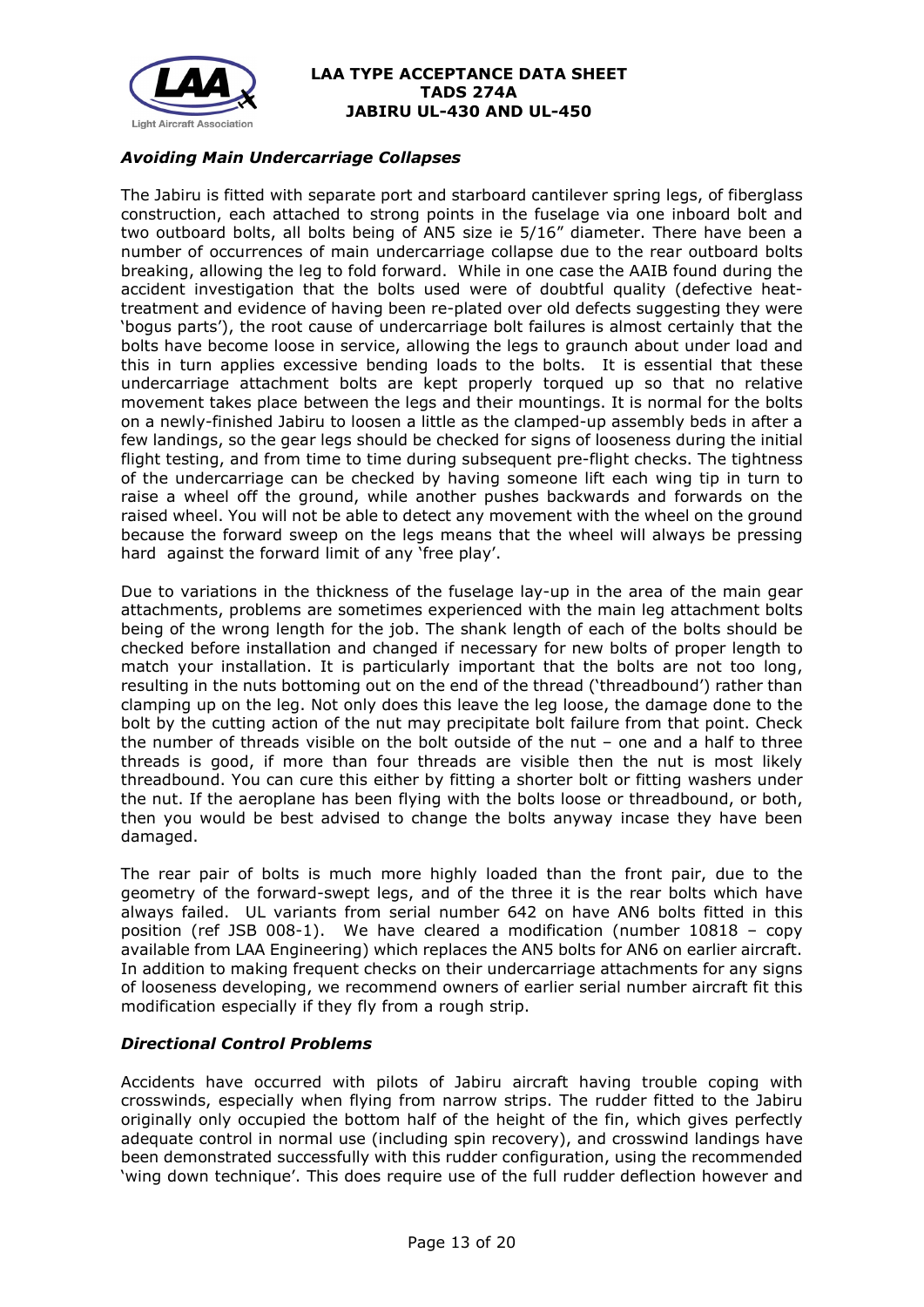

it can be alarming to find you have full control applied in the flare and nothing 'in hand' (under foot ?) for eventualities. Some owners have ended up in the boondocks after the Jabiru got away from them directionally on landing. The long-wing UL model needs particular care because of its responsiveness to gusts and the relatively small size of the ailerons compared to the wingspan (brought about by the need for the flaps to be as long as possible to get the stall speed down to the microlight limit) which results in a slower roll response, and adverse yaw, not helped by a ponderous rudder response. Some time ago Jabiru introduced an alternative tall rudder of almost twice the area which occupies the whole height of the fin, and is applicable to all three two-seat variants. The modification (LAA Mod number 10958), is easily incorporated at build or retro-fitted on an existing aircraft, using a kit of parts available from ST Aviation. The new rudder provides significantly greater rudder control authority which makes cross wind landings more comfortable, and we recommend that owners of the UL model in particular install this modification at the earliest convenience. This 'series' modification can be installed in accordance with the mod sheet without reference to LAA Engineering. On completion your LAA inspector must inspect the job, raise a suitable airframe logbook entry and new Permit Maintenance Release, and check the amendment to the weight and balance schedule (although the weight change is normally ounces only).

As a result of the development flying done by Jabiru on their type-approved factory built UL model, Jabiru have now come up with a significantly bigger fin for this version which improves directional stability, reducing adverse yaw effect which is particularly welcome with the long-winged –UL model. The big fin is mounted slightly further forward on the fuselage, requiring changes to the rear bulkhead installation. I had the chance to fly this model in Australia and found it a significant improvement on the standard UL. The latest kits to arrive in the UK are provided with the new big fin, and while it would not be easily retro-fitted to an existing finished aircraft, any owners at an early stage of build might well consider obtaining the new larger fin from Jabiru and benefit from the enhanced flying qualities that it gives.

# *Uncommanded Flap Retraction*

A contributing factor quoted in one Jabiru UL accident report was the uncommanded retraction of the flap when on 'short finals' during a forced landing. The flap gate system on the Jabiru is a simple one in which a peg on the back of the flap lever engages in a series of holes arranged in an arc about the pivot point in an aluminium plate. The flap lever, which is of composite construction, is pulled laterally to release the peg from the hole which then enables the flaps to be moved to a new position. Experience has shown that it is important to set and maintain the tightness of the flap lever pivot bolt in order to provide a suitable pre-load tending to hold the peg in place, otherwise there is a risk of the flap control jumping the gate. As the gate is about six inches from the pilot's eyes when seated in the cockpit it is easy to check that the gate is operating satisfactorily as part of the pre-flight checks.

### *Airframe Repairs*

If you should be unfortunate enough to have an accident with your Jabiru, particularly if it involves repairs to the composite airframe components, please be aware that repair work of this type is a specialized business and must be carried out to an approved repair scheme and by a person or organization suitably skilled and equipped to do the job, under strict supervision from a suitable LAA inspector. With composites it is easy to do a cosmetic cover-up job which may look as good as new, but while these techniques are fine for dealing with a dented wing on your car, they have no place in a highly-stressed composite airframe like the Jabiru. Great care is required to firstly, determine the true extent of the damage, then decide what parts are salvageable and which must be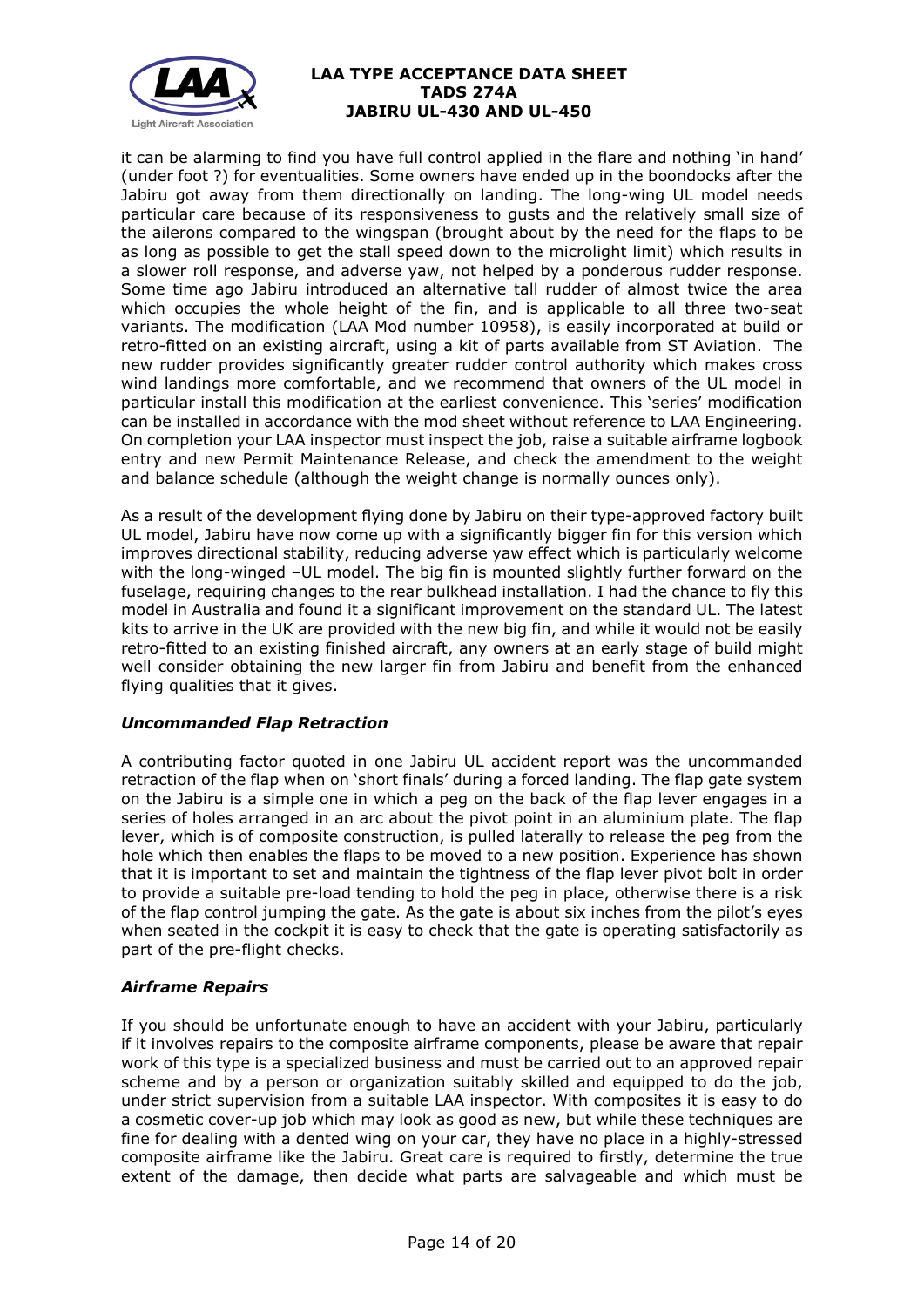

replaced, decide on a repair scheme, (which must then be approved by LAA Engineering) and finally implement it. Standard repair techniques are described in a repair manual issued by Jabiru, but it is stressed that such work is usually beyond the scope of an amateur repairer working in his garage, and requires greater (and different) composite skills than are needed in building the original kit. If you hear some hopeful at your club talking of buying up so-and-so's wrecked Jabiru and fixing it up in a few weekends as a quick and cheap way to get himself an aeroplane, a word from you (or better still, the local inspector) might just stop the chap (or worse, the chap he sells the aeroplane to) becoming a victim of his misguided enthusiasm. If botched repairs are discovered there is no option but to tear the work apart and start again. If they are undiscovered, the risks a of course much more serious. Structural failure in flight ruins your whole day.

# *Jabiru's Engines*

The 2200cc four cylinder engine and subsequent six cylinder model which have been developed by Jabiru and built locally in Bundaberg by CAMit have become a popular choice for an amazingly wide variety of aircraft.

The Jabiru engine is unusual in that all the major components are CNC machined from bars or billets, with virtually no castings or forgings. This has allowed the engine design to be developed relatively quickly and cheaply as experience was gained, as the need for improvements was recognized. We were frustrated at one time by the continually changing design standard of the Jabiru engine, but are now reassured that the design development has been properly documented and has been a logical progression towards achieving an engine that is more powerful, more reliable and robust.

## *Cylinder head distortion*

The most significant development issue with the engine has been preventing the cylinder heads distorting in the vicinity of the hold-down bolt in the vicinity of the exhaust valve. As with many air-cooled engines, the peak temperatures in this area are very close to the temperature at which the aluminium alloy head starts to creep under stress, and it was soon found that variations between individual installations and between individual operating techniques were enough to make the difference between the heads being stable or distorting. The distortion is visible as the head becomes dished downwards at the periphery, in an extreme case by several millimeters. Six design changes have taken place on the heads over the years to solve the problem, experimenting with different bolt configurations and more noticeably, with a steady increase in the amount of finning provided to keep the heads cool.

Jabiru have found that cylinder head distortion is often initiated by the engine being allowed to continue to operate with leaking exhaust valves, leaking head to barrel joints or leaking exhaust flange to head joints. The leaking exhaust gas then causes the temperature of the heads to rise to the point where they distort locally. When distortion of the head occurs, further problems develop include jamming valves and exaggerated leakage at the head to barrel joint, and the situation rapidly deteriorates to the point where the engine fails.

With earlier type heads, the hold-down bolts were a close fit in the holes through the heads consequently as soon as the heads distort the bolts tend to press hard against the sides of the bolt holes. This means that when the cylinder head bolts are subsequently 'torqued up' at the next maintenance check, they may appear to be tight, but in fact what is being felt is the friction torque between the bolt shanks and the holes in the head rather than the torque signifying a properly tensioned thread. Operating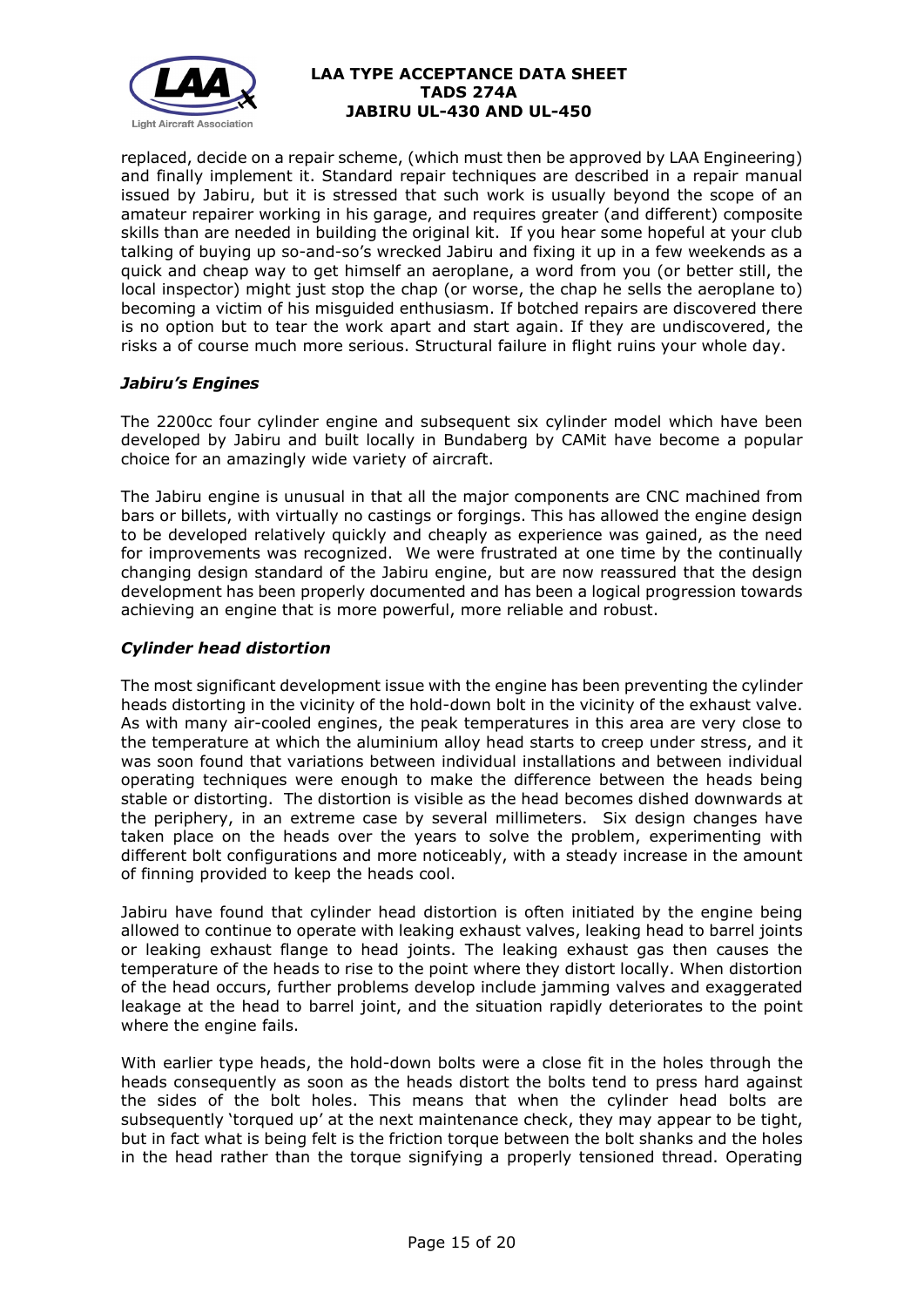

with one or more of the head bolts loose (but thinking them to be tight) is sure to cause leakage from the head to barrel joint and further distortion.

Regular checks of the cylinder head bolts and the tappet clearances are essential with the Jabiru engine, as called for by the engine's maintenance schedule. While loose cylinder head bolts will be likely to cause cylinder head leaks which will then cause head distortion, equally, it is important not to tighten up the bolts that little extra bit 'for good measure', as over-torquing them will also be likely to cause problems. After the first few hours use, when the engine has settled down, you should find that the torque checks do not result in the bolts needing to be tightened up. If you find that at each torque check you have to wind the bolts down further, this is a sure sign that the heads are distorting and further investigation is required before the damage becomes terminal.

The other essential preventative measure is to carry out cylinder head leak-down checks as called for by the maintenance schedule. The leak-down check (otherwise known as a compression check) uses a compressed air source and differential pressure tester to measure the amount of leakage that takes place from the combustion space when a given air pressure is applied. The leak down check is a standard check carried out on Lycoming and Continentals to monitor the health of the 'top end', so any properlyequipped maintenance outfit should have the necessary kit and be familiar with its use. Owners will however most likely have to obtain a suitable 12mm threaded adaptor to match the shop leak-down test rig to the smaller size of the Jabiru's spark plug holes. The leak-down check is carried out with a warm engine and, essentially, with the engine turned over so that the cylinder being tested is at 'top dead centre'. A minimum of 65/80 on each cylinder is the lowest acceptable result, any worse than this means that the cylinder concerned needs to be investigated and put right – most likely the exhaust valve needs lapping in, or the cylinder head to barrel joint is blowing.

In between leak-down checks, you should keep an eye out for signs of leaks developing by turning the engine over by hand through eight blades as part of the pre-flight check. The compressions should feel even and there should be no audible hisses. If a leak should be detected, try running the engine briefly to see whether this solves the problem. If the leak is caused by a carbon particle holding a valve open, running the engine will most likely blow it away. If the problem persists, carry out a proper leakdown check and investigate as soon as possible.

If the cylinder head is one of the earlier models (engine prior to serial number 1004) and is found to have distorted, then your best plan is to buy a new set of heads of the latest design. Alternatively it may be possible to prolong the useful life of the old heads by lapping in the valves and joints and then very carefully opening up the cylinder head hold-down bolt holes by drilling and reaming to the current size. This avoids the problem with the hold-down bolts jamming in the bore of the holes.

The other essential to avoid cylinder head distortion problems is to avoid running the engine at cylinder head temperatures above the red line. Some owners report that their temperatures never get near the limits while others complain of having to throttle back soon after take-off to keep the temperatures under control. Problems with high engine temperatures may be caused by:

• Slow aeroplane. Adequate cooling is obviously more difficult to achieve if you have the engine fitted to a draggy aeroplane like a FRED which climbs out at 50 knots at full throttle than it does in a sleek Jabiru, Pulsar or Dyn Aero Banbi which accelerate to 80 knots as they climb away, and will happily cruise-climb with reduced throttle if needs be. The slower the aeroplane, the more care is going to be needed to get enough cooling air past those cylinders. As with any air cooled engine, after getting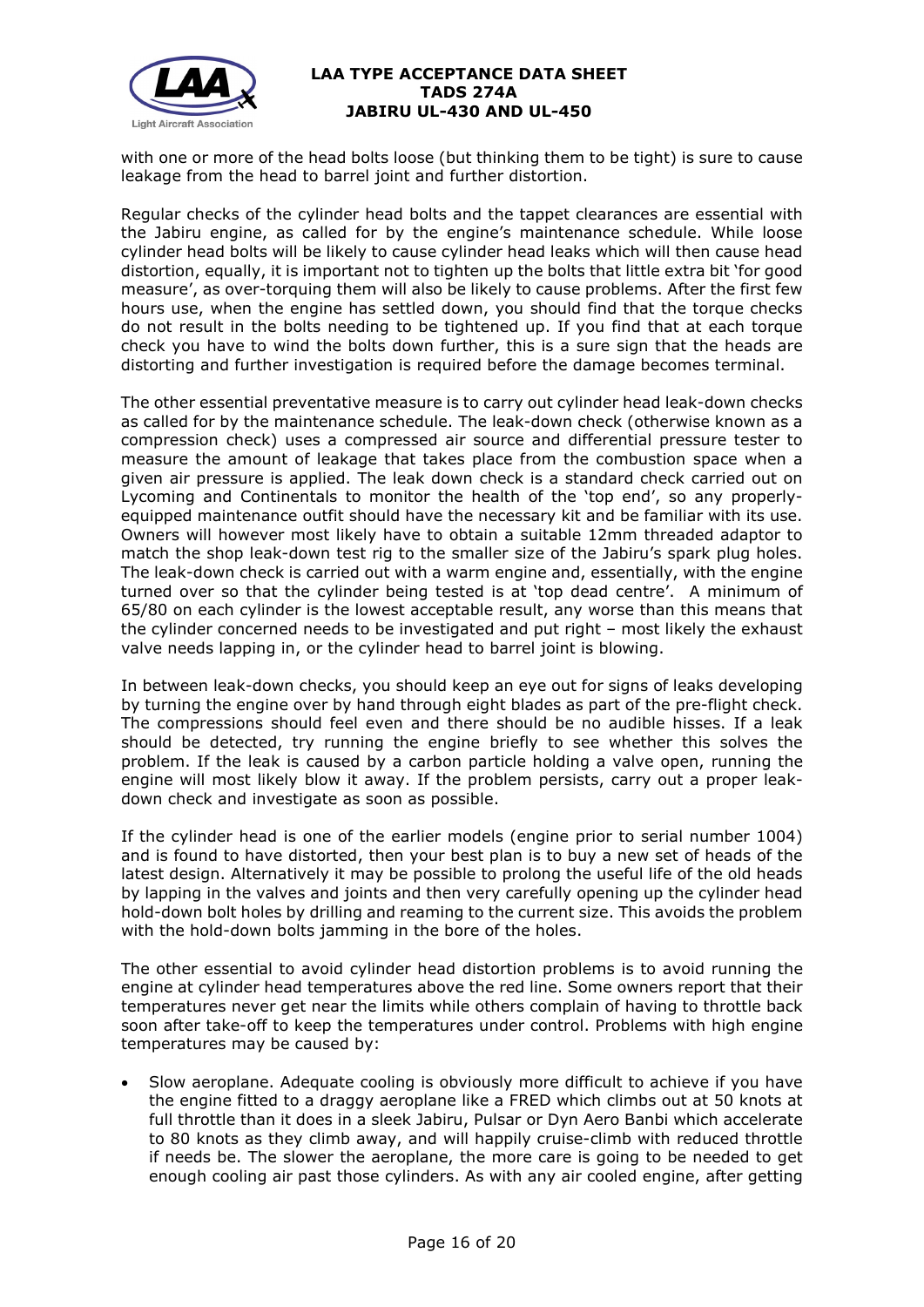

airborne it is much kinder on the engine to climb away at a shallow angle and higher speed rather than clawing skywards at the airspeed for best climb angle – it will also give you a better forward view!

- Poor Intakes. The cooling ducts intakes must flow smoothly into the shape of the ducts, with no turbulence-producing sharp corners. It is also important that the propeller chosen is one in which the aerofoil shape of the blades is continued inboard to extend over the area infront of the cooling intakes, so as to produce a forced draft through the cooling system. Problems have not surprisingly occurred with roundshanked blades which just churn the air up in the root area rather than producing a blast of air through the system.
- Poor ducting. It is important that all the air passing through the engine bay is used to good effect in cooling the engine. There is no point in gathering air at the front just to let it rush around under the cowling willy-nilly, hoping it will take some heat with it as it goes. Jabiru provide neat little moulded fiberglass ducts to channel the cylinder head cooling air past the hottest parts of the head and cylinders, and it is important that these are trimmed to provide a close fit so that air is forced between the engine's cooling fins. Any gaps can be sealed using a small three-ply fiberglass lay-up added locally and trimmed to suit. It is also important to provide an effective cooling air outlet, usually at the base of the cowling, typically at least a third bigger in area than the area of the cooling air intakes.
- CHT probe Problems. Cylinder head temperature probes take the common form of washer-like thermocouple probes fitted between the spark plugs and the head. Problems are sometimes found with these probes (and/or the associated gauges) giving inaccurate readings. If in doubt, calibrate the probe and instrument. Jabiru also warn that if the probes used are of slightly too large, typically having 14mm diameter holes through them rather than 12mm diameter to suit the Jabiru's plug diameter, there is a risk that when the plugs are tightened up the thin periphery of the probe may be extruded out from the joint and cause a gas leakage path. Combustion gases leaking over the probe then cause an excessively high CHT reading on that cylinder. If your engine is fitted with the 14mm diameter probes, watch out for this effect but better still, replace with the proper probes with 12mm diameter holes to suit the plugs. You also need to make sure you have the correct type of thermocouple junction to suit the CHT instrument in your aeroplane, of course.
- Uneven fuel distribution. If the rear cylinders consistently show hotter looking plug colours than the front pair, on an engine prior to serial 729, this is most likely due to the earlier design of intake manifold being used which tends to make the rear cylinders run leaner than the front pair. If cylinder head temperatures on the rear cylinders are running close to red line then it may be worth changing to the later type induction manifold, which also needs the matching new sump.
- High oil temperatures may be due to the level of oil in the sump being too high the effect being that the oil is then agitated to a much greater degree than normal by the flailing crankshaft and conrods, which causes aeration of the oil and raises its temperature. A common cause of over-filling with oil is the difficulty of reading the oil level properly using the small oil dipstick provided with the engine – the oil on the dipstick tends to be wiped off as the dipstick is withdrawn from the crankcase. An alternative is to use a piece of semi-rigid small-bore transparent plastic tubing as a dipstick, pushing it through the dipstick hole and then blocking the top end with a finger tip before withdrawing the tube to take a reading from the level of the column of oil left trapped inside. In either case, Jabiru suggest taking a number of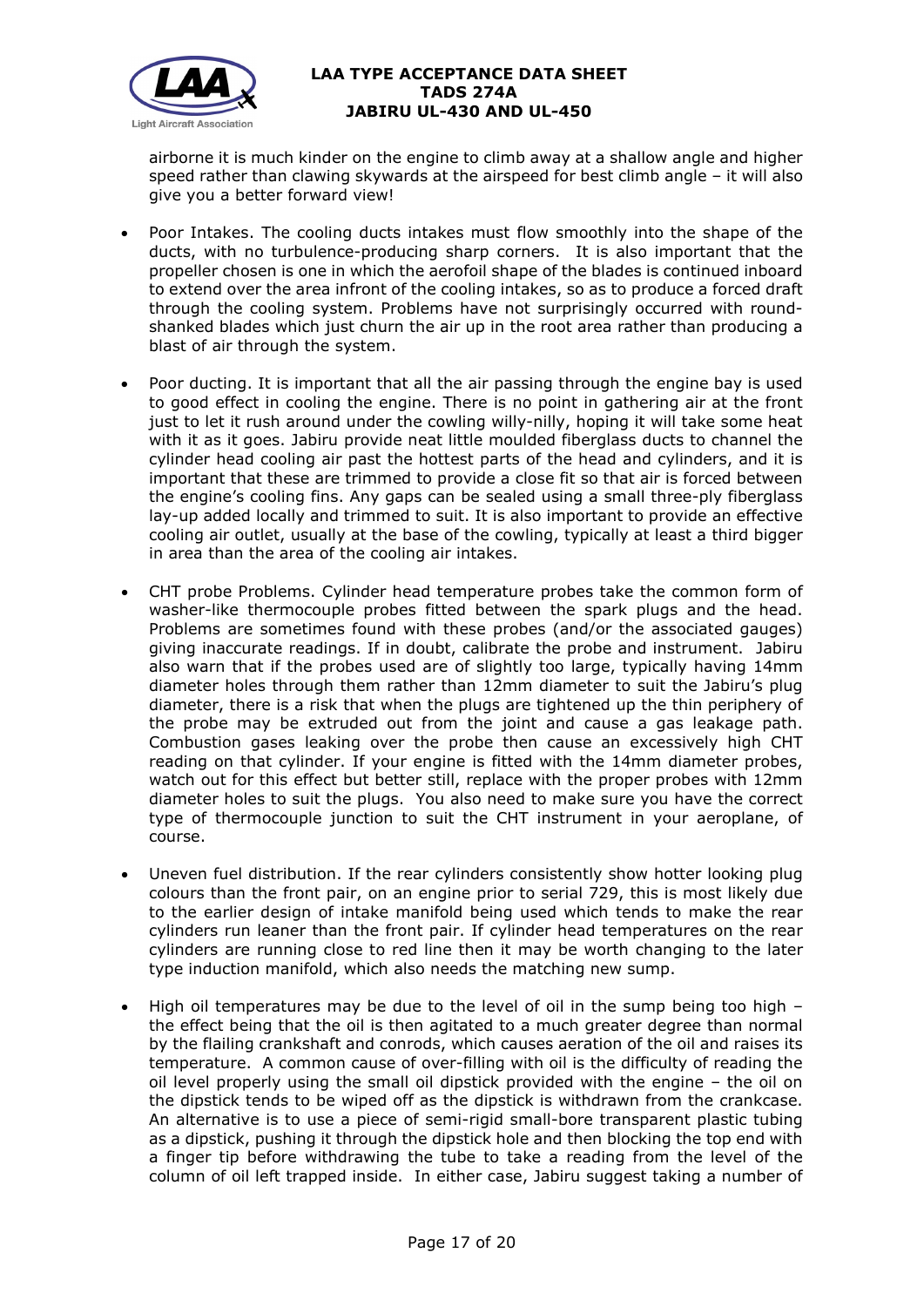

reading and then roughly averaging the results, rather than risk being mislead by a single attempt. They also remind owners of the need to re-calibrate the dipstick when the engine is fitted to a taildraggger, to take into account the change in static oil level when the engine is not level.

• On no account bleed off air from the cylinder head cooling duct as a source of cabin ventilation. This not only robs the engine of much-needed cooling air, more seriously it risks contaminating the cabin with poisonous exhaust fumes should the engine develop any leaks from the cylinder head in future.

# *Engine Power Output*

The power output of early examples of the Jabiru 2200 engine was found to be several horsepower less than the rated 80 BHP. From engine serial number 729, the engine was provided with an improved inlet manifold, originally fitted to give more even front-toback mixture cylinder mixture distribution, and from serial number 699 the 32mm diameter bore Bing carburetor was replaced by one of 40mm bore for consistency with the six cylinder model of the engine. A very slight change to the combustion chamber detail design was carried out at around the same time. With these changes, which also required a new design of sump to accommodate the new manifold, a significant power increase occurred which brought the engine up to the rated output figure. Indeed the power increase was such that in many cases it has been necessary to fit a slightly coarser pitch propeller to match the output of engines post serial 728 as compared to those pre serial 728.

Should the performance of a Jabiru powered aeroplane be disappointing, Jabiru suggest that owners first check the correct operation of the throttle control arm of the carburetor, as believe it or not several cases have occurred where the problem was simply that the maximum movement on the throttle control cable was not getting the 'carby's' throttle wide open, sometimes due to the throttle arm having been mounted at the wrong angle. Another source of trouble is an inappropriate location of the carburetor cold air intake in the vicinity of the cowling outlet and exhaust, causing the engine to breath air that is either pre-heated or low-pressure, or both.

### *Carburettor ice*

Several engine failures that have occurred have been put down to carb ice. There is no doubt that the Jabiru engine can suffer from carb ice, and in this respect its behaviour is similar to many small Continental and VW conversions. It has also been demonstrated that the Jabiru-supplied heat muff is effective in preventing the build-up of ice in the carburetor, provided that carb heat is selected regularly and for long enough periods in flight. Jabiru's flight manual gives comprehensive advice on the subject. Carburettor icing takes place whenever the dew point is close to the ambient air temperature, and this may occur at any time of year, not just in the winter. The more throttled back the engine, the more prone is the carburetor to ice formation. The engine can start to ice whilst taxying out, particularly over a damp grass surface, so a generous application of carb heat should be used to disperse it during the run-up  $-$  ie full heat for twenty seconds at cruise power setting, not just a quick in-out on the control to check that you get an rpm drop. A good idea is to check, for a few seconds just prior to take off, that the engine idles smoothly with the throttle closed, as this is a reliable check that you are not about to take-off with a partially iced-up carburetor. Likewise in flight, pilots accustomed to two-stroke engines who may not be familiar with carb heat controls need to get into the habit of using carb heat every few minutes, and particularly applying continuous full heat during descents at low power. Remember that as the carburetor heat is generated from the exhaust system, if the ice in the carburetor is allowed to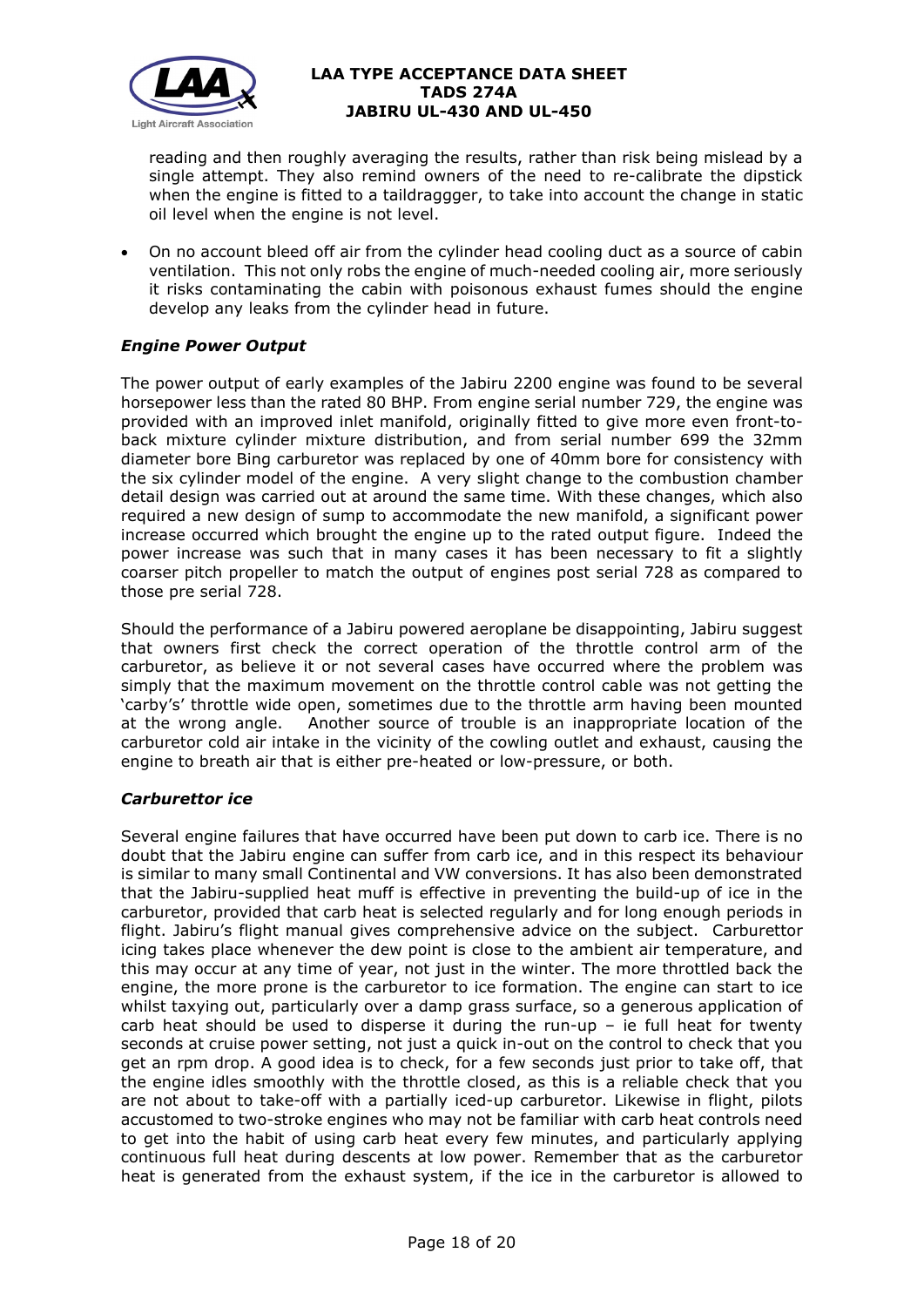

accumulate to the point where the engine loses power, then the exhaust will cool and you will have less heat available to clear the ice. Frequent use of carb heat prevents the ice building to the point where it causes rough running. In conditions of severe icing it is best to avoid making long glide approaches to land, as the amount of heat available from the muff may be insufficient to prevent ice developing, and the risk that the engine will not respond to the throttle should you need to stretch the glide or 'go around'. A powered approach, with full carb heat, is the safer option under severe carb ice conditions.

Symptoms of carburetor ice may also occur if the intake air filter becomes damp after flying through rain. With a hot engine, no ill effects are observed, and the effect does not usually become apparent until the next start-up, when attempting to idle with a cold engine. A few minutes at higher power setting, with full carb heat, has been found to solve the problem. Later type carb air intake boxes have a drain hole arrangement which minimizes the effect, those with early aircraft are advised to add an intake drain hole as specified in the latest manual.

## *Distributor rotor arms*

A problem was experienced at one point with rotor arms becoming slightly loose on their shafts, usually indicated by tell-tale signs of brown coloured dust in the hole in the rotor arm indicating where the joint has been 'working'. If this is found to have occurred, either the rotor arm must be replaced or a small dab of epoxy in the hole has been found to solve the problem – but avoid de-greasing the shaft first or you will make the rotor arm a permanent fixture!

# *Fuel choice*

The Jabiru is a relatively high compression engine so it is important to use fuel of sufficient octane rating to avoid detonation problems, 100LL being the preferred fuel. Later engines have a slightly reduced compression ratio to allow 95 RON unleaded Mogas to be used. Particularly if using Mogas, always use fresh supplies. Fuel which has been hanging around in jerry cans for months may cause detonation trouble due to the evaporation of some of the more volatile constituents having lowered the fuel's octane rating.

### *Paper fuel filter*

Jabiru supply an automotive type disposable paper element fuel filter for use in their kits. A recent engine power loss problem has highlighted the importance of changing these filters at 50 hour intervals as called for by the maintenance schedule. The paper element can otherwise become clogged by a build up of very fine sediment. This is not necessarily due to solid contaminants imported with the fuel, or from the walls of the tank, problems are sometimes experienced with fine fuel filters clogging with a thin layer of an algi-type biological growth which amazingly enough (cue for Richard Attenborough?) grows at the interface between petrol and water. Owners of infrequently flown Jabirus (less than fifty hours a year) would do well to change these filters at the annual check, ie imposing a calendar time limit as well as an 'hours flown' one.

### *Oil Choice*

Only the correct specification of aviation type oil must be used in the air-cooled Jabiru engine. If an automotive type oil is used, the cylinder bores have been found to be irretrievably damaged after just forty hours running.